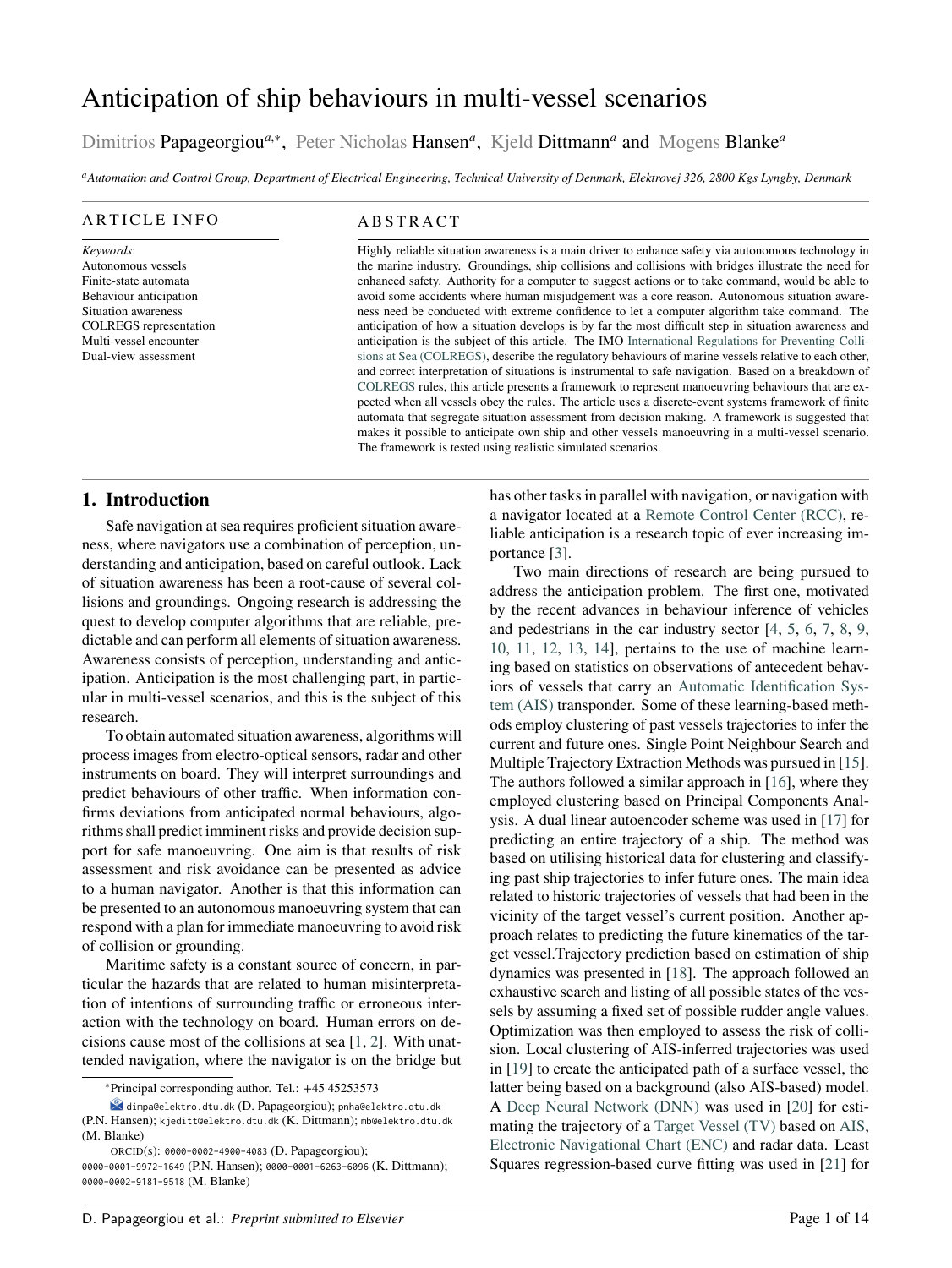generating a function of time that represented certain states of a system (e.g. position, velocity etc.). The resulting model was played forward in time to predict the future trajectories. An alternative research direction for anticipating vessels behaviours relates to analysis in real time of observed tracks of objects in an awareness zone around own vessel, using the [COLREGS](#page-0-0) [\[22\]](#page-12-21) and sea chart information. Automated [COLREGS-](#page-0-0)based assessment of own vessel obligations has been reported in several publications. Anticipation in the form of track estimation using Integrated Probabilistic Data Association was employed in [\[23\]](#page-12-22), where [COLREGS](#page-0-0) were incorporated only for the generation of evasive manoeuvres. Prediction of future trajectories in short time horizon via integration of the dynamical models was pursued in [\[24\]](#page-12-23) for target following. The [COLREGS](#page-0-0) were considered only in the path planning phase. A [COLREGS-](#page-0-0)compliant [Discrete-](#page-0-0)[Event Systems \(DES\)](#page-0-0) framework was proposed in [\[25,](#page-12-24) [26\]](#page-12-25) for facilitating autonomous situation awareness in multiple vessel scenarios. Short-horizon intention inference of ships was explored in [\[27\]](#page-12-26) for estimating collision avoidance policy of target vessels based on spacial ship information.

While the majority of literature treats anticipation of future situation in marine vessels as a problem of estimating the trajectories of the vessels in a short time horizon, this study also considers the *intention* of other [TVs](#page-0-0). Unlike the approach followed in [\[27\]](#page-12-26), the intention inference is not limited to a short time horizon. The salient feature of this inclusion pertains to the element of [COLREGS](#page-0-0) compliance, the latter encapsulating not only spacial and kinematic considerations but other parameters, such as the type of the vessel, the consistency of sensory instrumentation etc. This also reflects the way human navigators conclude about the behaviour of [TVs](#page-0-0). The proposed method significantly extends previous results [\[25\]](#page-12-24), [\[26\]](#page-12-25) by considering the interaction of [Own Ship \(OS\)](#page-0-0) with [TVs](#page-0-0) and that between different [TVs](#page-0-0). The article explains how this is obtained by employing a discrete-event systems [\(DES\)](#page-0-0) framework that guarantees the prevention of deadlocks in the algorithm. Furthermore, a *dual-view assessment* principle is introduced that significantly reduces complexity of the multi-vessel anticipation task. Simulations of realistic multi-vessel encounters scenarios are carried out to illustrate the effectiveness of the proposed methods.

The paper is structured as follows: Section [2](#page-1-0) introduces the architecture designed for autonomous situation awareness and its components. Section [3](#page-2-0) details the [DES-](#page-0-0)based framework for understanding and anticipation of [TVs](#page-0-0) behaviours and the required actions of [OS.](#page-0-0) Section [4](#page-7-0) presents simulation results to assess the anticipation scheme and report performance of the method. Reflections on the results and extensions are provided in Section [5.](#page-10-0) Finally, conclusions are drawn in Section [6.](#page-10-1)

# <span id="page-1-0"></span>**2. Anticipation for autonomous navigation**

In a multi-vessel environment, anticipated reactions of other vessels is an essential piece of information to prevent accidents. If safe autonomous navigation is to be achieved,

<span id="page-1-1"></span>

Figure 1: Ship autonomy architecture and allocation of functions.

a framework that guarantees automated situation awareness needs to facilitate ship behaviour anticipation. Such a framework was introduced in [\[28\]](#page-12-27), where the fundamental components of an autonomous vessel were detailed. The autonomous ship is operated by an internal intelligence abbreviated as the *autonomous supervisor*, which is responsible for watch-keeping, navigation and system monitoring. The autonomous supervisor consists of three main modules, namely, the [Autonomous Coordination Supervisor \(ACS\),](#page-0-0) the [Autonomous Navigation Supervisor \(ANS\)](#page-0-0) and the [Au](#page-0-0)[tonomous Platform Supervisor \(APS\).](#page-0-0) The [ACS](#page-0-0) is the main coordinating unit of the autonomous system, while the [APS](#page-0-0) assesses the overall system health by gathering information from local diagnostic systems associated to each machinery component. The [ANS](#page-0-0) is responsible for ensuring that all navigation is conducted in a safe manner. These modules are interconnected in a hierarchical distributed architecture that facilitates clear segregation of the different functionalities and services as shown in Figure [1.](#page-1-1) This is achieved via subscribe-publish software policy that ensures robust and modular communication of the different modules [\[29\]](#page-12-28).

The [ANS](#page-0-0) has three main tasks:

- 1. Assess and interpret the current situation.
- 2. Anticipate the future situation within a time horizon.
- 3. Detect anomalies and deviant behaviours.

A dedicated module called the [Situation Awareness Service](#page-0-0) [\(SAS\),](#page-0-0) which directly reports to the [ANS,](#page-0-0) is responsible for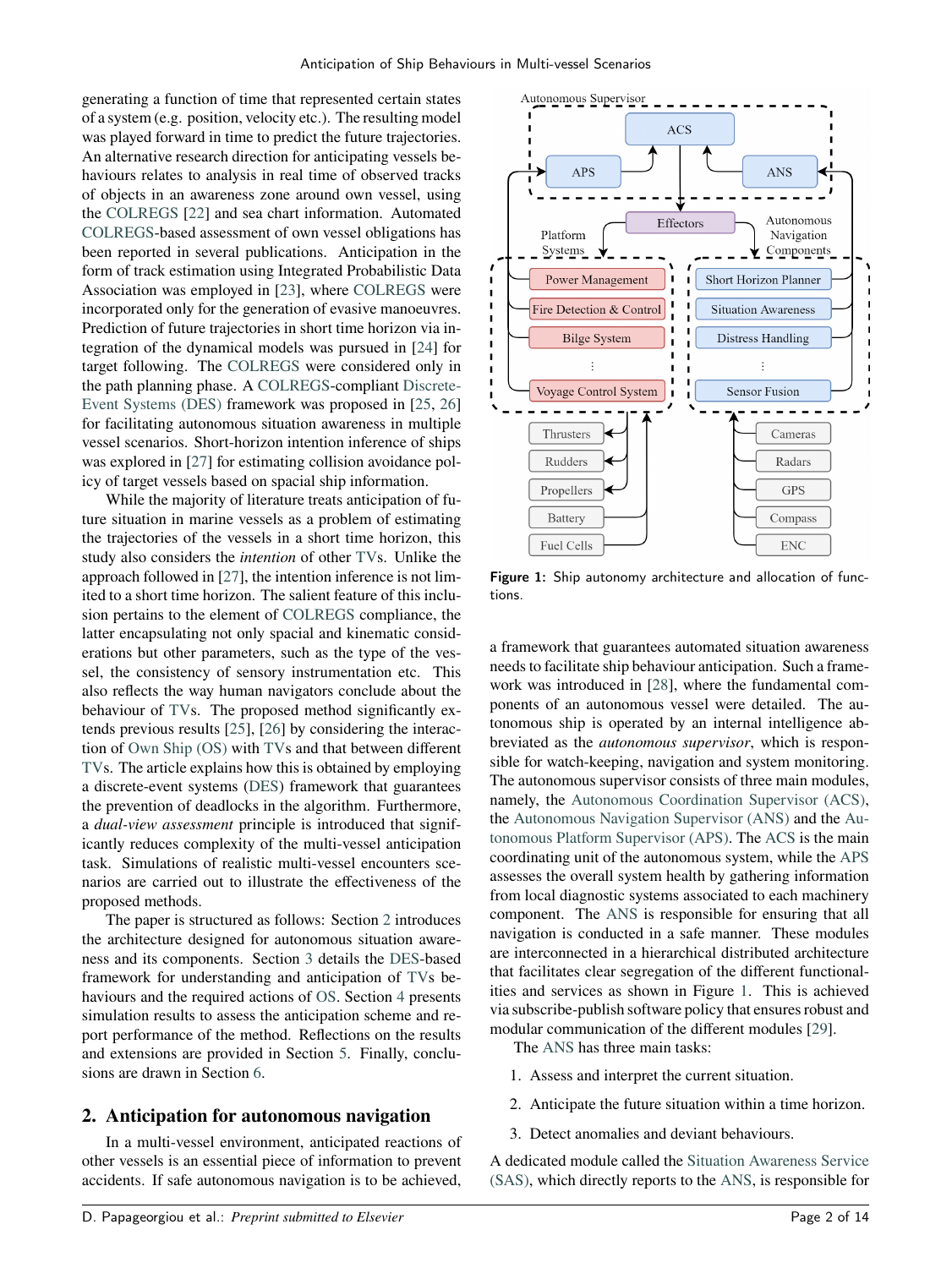the first two tasks, which constitute the topic of this study. Anomaly detection will be treated in a separate study and is, thus, left outside the scope of this paper.

# **2.1. SAS architecture**

As mentioned earlier, the [SAS](#page-0-0) is tasked with describing the current and future situation based on the interpretation of the collected data from the cameras, radars, etc. that pertain to the surrounding environment of the vessel (encountered vessels, buoys, land structures etc.). This data comes from a sensor fusion module that publishes all the relevant information in a [Consolidated Object List \(COL\)](#page-0-0) topic. Each detected object (vessel or buoy) that lies within a region of predetermined size called the *awareness zone* of the [OS](#page-0-0) can be of navigational interest and is therefore added to an *awareness list*. A sequence of tests is then performed for each object, which corresponds to the action chain of an experienced human navigator for understanding the current situation. The outcome is interpreted based on the [COLREGS](#page-0-0) and a high-level report is given along with a recommendation concerning whether the [OS](#page-0-0) should give way or stand on. This procedure was detailed in [\[25\]](#page-12-24) and expanded in [\[26\]](#page-12-25).

If the foregoing process is repeated but now from the perspective of the [TVs](#page-0-0) (viewing each [TV](#page-0-0) as the [OS\)](#page-0-0), then the former recommendations correspond to the *intended actions* of the [TVs](#page-0-0). This, combined with the trajectories (in the form of a list of waypoints) for each surrounding vessel constitutes the *estimated behaviour* of each [TV](#page-0-0) within a given time horizon. This description is formalised in the following definition.

<span id="page-2-1"></span>**Definition 1 (Estimated behaviour).** Consider a time interval (horizon)  $H = [t_0, t_1]$  and a set of *n* moving agents (vessels) and m stationary agents (buoys, debris, obstacles, unknown objects etc.). The estimated behaviour of a vessel *j* within *H* is defined as the pair  $B_j \triangleq (I_j(t_1), W_j)$ , where  $I_j(t)$  is a vector of  $m + n$  elements, each of which is a boolean-valued function of time  $i_{jk}(t) \in \{0, 1\}$  denoting whether the vessel  $j$  will "stand on" or "give way", respectively with respect to the object *k* at  $t \in \mathcal{H}$ . The list  $W_i =$  $\{w_1, w_2, \ldots, w_N\}$  contains *N* waypoints that describe the estimated position of the vessel at *N* time instances up to time  $t = t_1$ .

From the foregoing definition, it is clear that if  $t_1$  corresponds to the current time, the estimated behaviour of all vessels in the awareness list constitutes a description of the current situation at sea. On the other hand, if  $t_0$  represents the current time and  $t_1 = t_0 + \Delta t$ , where  $\Delta t$  is a positive time offset, the corresponding estimated behaviours give an overview of the *anticipated situation*.

Figure [1](#page-1-1) illustrates the architecture of the ship's autonomy system that relates to situation awareness. Its central module is the [SAS,](#page-0-0) which consists of two internal sub-modules. The first one is called "Intention Estimation" and outputs the intended actions of all the vessels within a list [\(COL](#page-0-0) or a list provided by the [ANS\)](#page-0-0) together with an encoded report that contains the details of the associated navigation tests.

If these tests concern the current time, the [SAS](#page-0-0) publishes at the "Situation" data topic, to which both the [ACS](#page-0-0) and the [ANS](#page-0-0) subscribe. Otherwise, the output from the [SAS](#page-0-0) is published to the "Anticipated Situation" topic. The second subsystem of [SAS](#page-0-0) is the "Trajectory Estimation", which for current time provides the position of the vessel taken by the [COL,](#page-0-0) whereas for a future time instant it estimates the vessel trajectory up to that instant in the form of a number of waypoints. This sub-module publishes to the "Anticipated Trajectories" topic. Both [SAS](#page-0-0) sub-modules are detailed in Section [3.](#page-2-0) The [SAS](#page-0-0) subscribes to the following topics:

- [OS](#page-0-0) data: OS information (position, speed etc.).
- [COL:](#page-0-0) information on surrounding vessels and objects (relative position, speed, type, etc.).
- Anticipated [COL:](#page-0-0) projected information on surrounding vessels and objects (relative position, speed, type, etc.) in the future.
- Understanding config: Configuration data for performing the navigational tests [\(Closest Point of Approach](#page-0-0) [\(CPA\),](#page-0-0) [Time for Closest Point of Approach \(TCPA\)](#page-0-0) limits etc.).
- Anticipation config: Configuration data for performing the navigational tests in the future (vessel types, look-out radius, maximum anticipation time, [CPA,](#page-0-0) [TCPA](#page-0-0) limits etc.).
- Anticipated situation request: Specified anticipation request properties (time horizon, time of request, etc.).

# <span id="page-2-0"></span>**3. Ship behaviour estimation**

This section details the structure and elements of the two [SAS](#page-0-0) sub-modules for estimating the current or future behaviour of the vessels in a given navigation scenario. The proposed scheme utilises a modular architecture comprising a [DES-](#page-0-0)based framework for estimating the intended action of the vessels and a trajectory estimator based on the kinematic models of the vessels. The modularity of the two submodules allows for independent extension of the methods.

# **3.1. Intention estimation**

Estimation of the vessels' intended actions is achieved via a [DES-](#page-0-0)based framework, which comprises two different types of [Deterministic Finite-State Automata \(DFA\)](#page-0-0) [\[30\]](#page-12-29). The first type includes several instances of the *Understanding automaton*. Each instance facilitates the sequential tests that are performed by a navigator in order to assess the situation at sea with respect to a specific object (e.g. whether the object is a vessel or a buoy, the vessel is motor-driven or sailboat, the [CPA](#page-0-0) etc.). These tests correspond to actual navigation loops as described in [\[25,](#page-12-24) [26\]](#page-12-25) and are separately carried out for each object.

The *Coordinator automaton* is responsible for handling information coming from the [COL](#page-0-0) (e.g. regarding the detection of a new object) and for managing reports obtained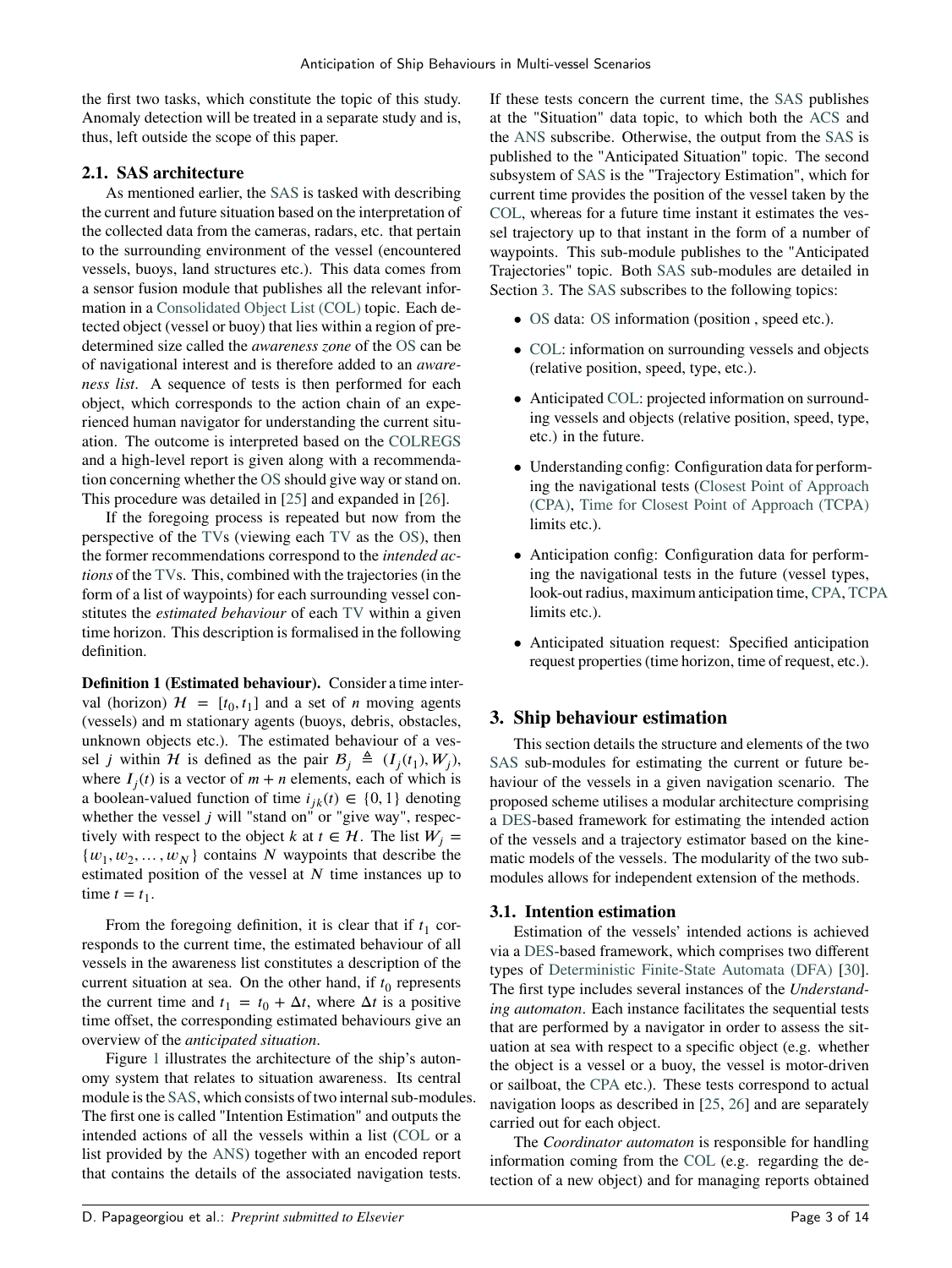Anticipation of Ship Behaviours in Multi-vessel Scenarios



Figure 2: SAS - Module architecture and interfaces. The cylinders denote different data topics to which SAS publishes or subscribes.

from the different understanding automata. Each time a new object is detected, the coordinator automaton generates an instance of the understanding automaton for assessing the situation with respect to the object from the [OS](#page-0-0) perspective. Upon completion of the sequential tests, the understanding automaton reports back to the coordinator automaton the test results. These, are then interpreted by the coordinator automaton and associated to the value of the function  $i_{jk}(t) \in \{0, 1\}$ , which describes the intention of the [OS](#page-0-0) to either stand on or give way to the examined object. This interpretation is made via the *COLREGS service*, which is a look-up table implementing Rules 7 and 13-17 of the [COL-](#page-0-0)[REGS](#page-0-0) (see Appendix [B\)](#page-11-0). Since the intention of the [TVs](#page-0-0) is also needed, the foregoing procedure is carried out for the [TVs](#page-0-0) as well. The final output of the coordinator automa-ton is the [Situation Array \(SA\),](#page-0-0) which has *n* rows and  $m + n$ columns with *n* being the number of moving agents, i.e. [OS](#page-0-0)



Figure 3: SAS - Intention anticipation. The cylinders denote different data topics to which SAS publishes or subscribes.

and [TVs](#page-0-0) and *m* being the number of stationary agents (buoys, debris, obstacles, unknown objects etc.). The first *n* columns of the [SA](#page-0-0) correspond to the [OS](#page-0-0) and the [TVs](#page-0-0), while the next *m* columns to the stationary agents. The rows only correspond to the moving agents. The  $(i, k)$ -element of the array, denoted here by  $a_{ik}(t)$ , represents the intended action of the  $j<sup>th</sup>$  vessel with respect to the  $k<sup>th</sup>$  object (moving or stationary) at time *𝑡* and it is defined as

$$
a_{jk}(t) = \begin{cases} 0 & \text{if } j = k \\ i_{jk}(t) & \text{if } j \neq k \end{cases}, (j,k) \in \{1 \dots n\} \times \{1 \dots (m+n)\}\
$$
\n(1)

since a vessel may only attempt an evasive manoeuvre in case of an encounter with another object. Table [1](#page-4-0) illustrates an example of a [SA](#page-0-0) in a scenario with  $n$  [TVs](#page-0-0)  $(n + 1$  moving agents) and *m* buoys (stationary agents). The subsequent subsections provide a detailed description of the coordinator and understanding automata and introduce the idea of *dualview assessment* for reducing complexity.

**Remark 1.** In the following, the term *report agent* will refer to the vessel that performs an assessment of a situation with respect to an object, which can be either another vessel (moving agent) or a stationary object (buoys, debris, etc.).

#### *3.1.1. Coordinator automaton*

The coordinator automaton is defined as the five-tuple

$$
G_c \triangleq (C, E_c, f_c, C_1, C_1).
$$
 (2)

where  $C \triangleq \bigcup^{14}$  $\bigcup_{i=1}$ {*C<sub>i</sub>*} is the set of possible states listed below: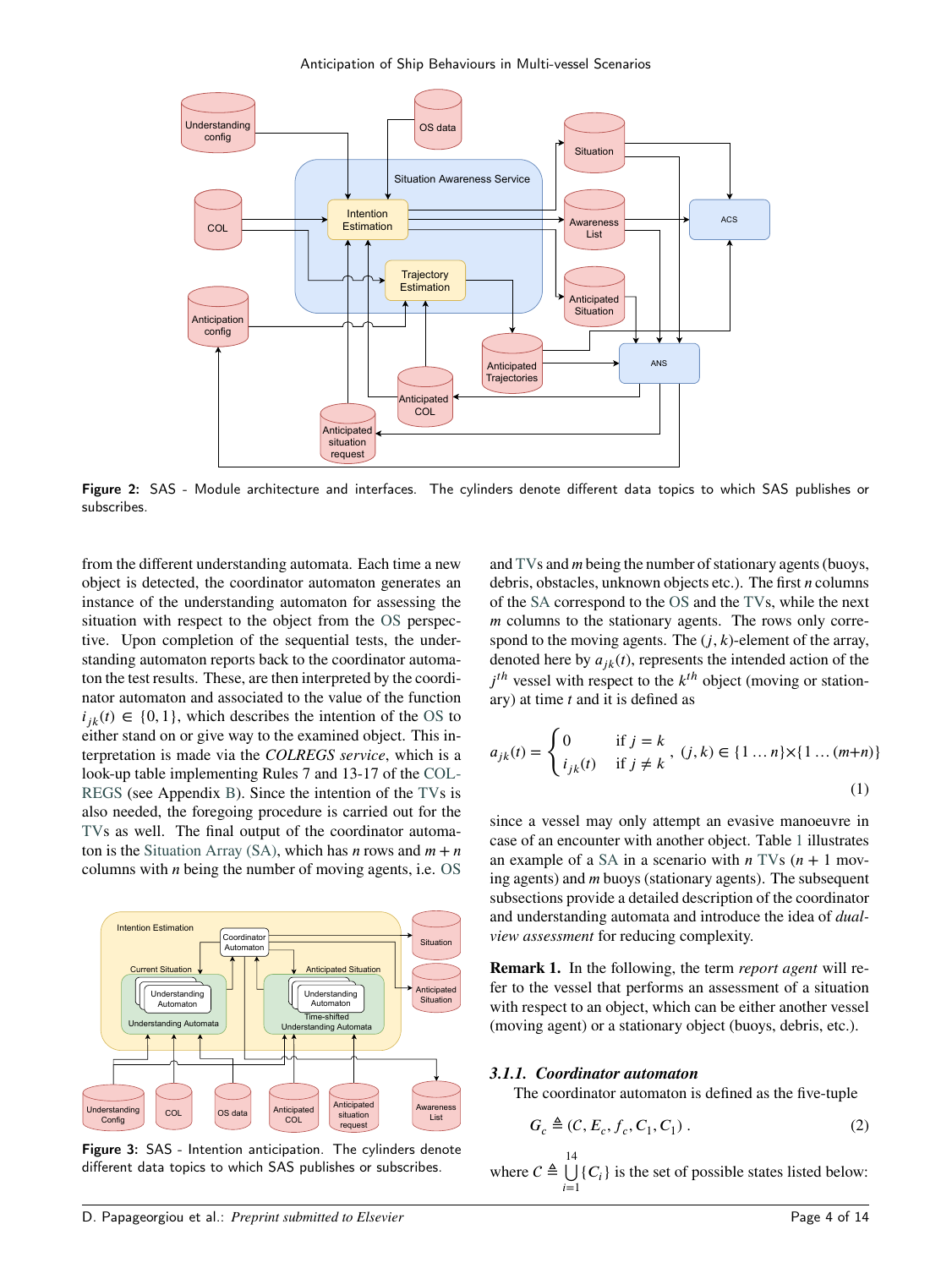## <span id="page-4-0"></span>Table 1

Example of a Situation Array for a case of *n* vessels and *m* objects. The diagonal elements of the left  $n \times n$  block are always 0.

|                 | OS TV <sub>1</sub> | $TV_2$             |          | $\cdots$ TV <sub>n-1</sub>   O <sub>1</sub> |   | $\cdots$           | $O_m$ |
|-----------------|--------------------|--------------------|----------|---------------------------------------------|---|--------------------|-------|
| OS              |                    |                    | $\cdots$ |                                             |   | $\cdots$           |       |
| $TV_1$          | 0                  |                    | $\cdots$ |                                             | 0 | $\cdots$           |       |
| TV <sub>2</sub> | 0                  | 0                  | $\cdots$ |                                             | O |                    |       |
|                 |                    |                    |          |                                             |   |                    |       |
| $TV_{n-1}$      |                    |                    | $\cdots$ |                                             |   | $\cdots$           |       |
|                 |                    | $n \times n$ block |          |                                             |   | $n \times m$ block |       |

 $C_1$ : Wait for new reports (initial and marked state).

- *C*<sub>2</sub>: Check type of new report.
- *𝐶*3 : Check if detected object is already being tracked.
- $C_4$ : Check if object type has changed.
- *C*<sub>5</sub>: Update object type.
- $C_6$ : Check if report agent is [OS.](#page-0-0)
- $C_7$ : Generate new instance of understanding automaton associated with the unique ID of the tracked object (from [OS](#page-0-0) to object), and append the object to the awareness list.
- *𝐶*8 : Calculate and compare associated risk to highest recorded risk. Update awareness list.
- *C*<sub>9</sub>: Check if reported object is a vessel (new object).
- $C_{10}$ : Generate report based on dual-view assessment.
- *C*<sub>11</sub>: Call [COLREGS](#page-0-0) service, update and output Situation Array.
- $C_{12}$ : Check if reported object is a vessel (existing object).
- $C_{13}$ : Calculate relative configuration of the objects and generate the rest of the automata (report agent [TV](#page-0-0) with respect to all other objects, except for [OS\)](#page-0-0).
- $C_{14}$ : Check whether reporting vessel is power-driven.

The event set  $E_c \triangleq \bigcup_{i=1}^{13}$  $\bigcup_{i=0}$  {*c<sub>i</sub>*, ¬*c<sub>i</sub>*} is the set of events that may trigger transitions between two states of the coordinator, where  $e_i$ ,  $i = 1, ..., 13$  are given in the following list:

- $c_1$ : A new report is available.
- *𝑐*2 : Report was sent by understanding automaton.
- $c_3$ : Detected object is currently being tracked.
- $c_4$ : Different object type from that on awareness list (object type has changed).

<span id="page-4-1"></span>

Figure 4: State transition diagram of the coordinator automaton.

- *𝑐*5 : Objected type has been updated on awareness list.
- $c_6$ : Report agent is [OS.](#page-0-0)
- *𝑐*7 : Relevant understanding automaton instance [\(OS](#page-0-0) to detected object) has been generated, object appended to awareness list.
- $c_8$ : Collision risk has been calculated and the awareness list has been updated.
- $c_9$ : The object is a vessel.
- $c_{10}$ : Report based on dual-view assessment has been generated.
- $c_{11}$ : The Situation Array has been updated and sent.
- $c_{12}$ : Remaining automata have been generated.
- $c_{13}$ : Reporting vessel is power-driven.

The state transition diagram of the coordinator automaton is shown in Figure [4](#page-4-1) and it can completely define the extended state transition function  $f_c$ :  $C \times E_c^* \rightarrow C$ . The languages generated and marked by  $G_c$  are defined as

$$
\mathcal{L}(G_c) \triangleq \left\{ s \in E_c^* \ : \ f_c(C_1, s) \text{ is defined} \right\}
$$
  

$$
\mathcal{L}_m(G_c) \triangleq \left\{ s \in E_c^* \ : \ f_c(C_1, s) = C_1 \right\}
$$

where *s* is a string of events in the event set of the automaton.

**Remark 2.** The coordinator automaton is non-blocking since all its states are coaccessible, i.e. there is a path from every node in the transition diagram of  $G_c$  to the marked state [\[30\]](#page-12-29).

**Remark 3.** Since the positions and relative bearings of each detected object with respect to the [OS](#page-0-0) are known, calculating the relative position and bearing of the objects with respect to every [TV](#page-0-0) amounts to applying a coordinates transformation of a transition and a rotation.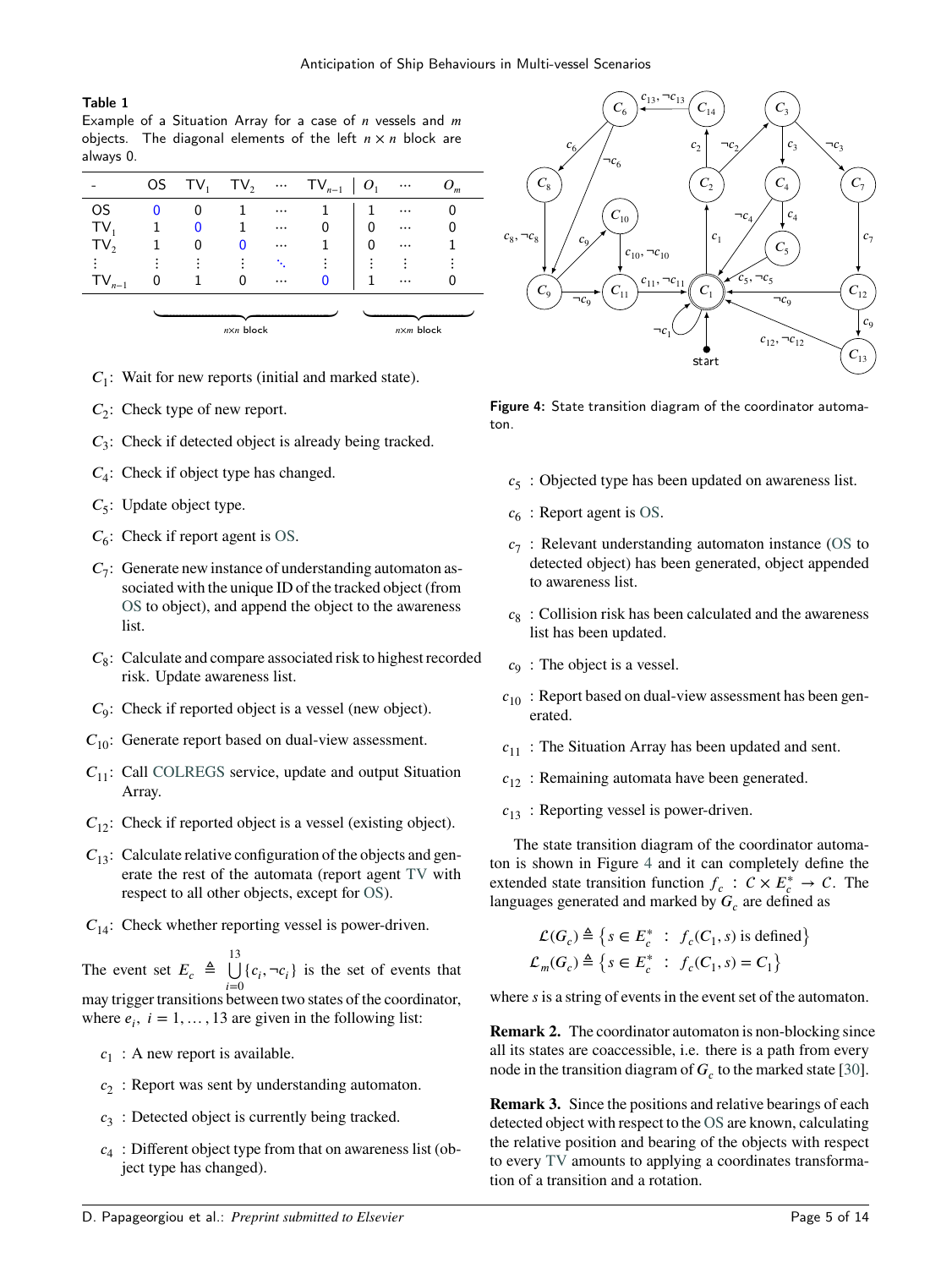**Remark 4.** The risk calculation in  $C_8$  can be done based on the [CPA,](#page-0-0) [TCPA](#page-0-0) and the [Distance from the Closest Point of](#page-0-0) [Approach \(DCPA\)](#page-0-0) as suggested in [\[31\]](#page-13-0).

# *3.1.2. Understanding automaton*

As mentioned earlier, several instances of the understanding automaton can be generated by the coordinator, each of which corresponds to assessing the situation from the perspective of a vessel [\(OS](#page-0-0) or [TV\)](#page-0-0) with respect to a detected object (moving or stationary agent). The set  $\mathcal{U} \triangleq \bigcup_{\alpha=1}^{13}$  ${U_i}$ 

of the discrete states of an instance of the understanding automaton is enumerated below [\[26\]](#page-12-25) (additional nomenclature is provided in Table [2\)](#page-5-0):

- $U_1$ : Compare [CPA](#page-0-0) to  $d_{req}$  (initial and marked state).
- $U_2$ : Compare [TCPA](#page-0-0) to  $t_{req}$ .
- U<sub>3</sub>: Evaluate object type.
- $U_4$ : Calculate own ship bearing relatively to target vessel.
- U<sub>5</sub>: Assess target vessel type.
- U<sub>6</sub>: Compare [TCPA](#page-0-0) to [Time to Next Waypoint \(TTW\).](#page-0-0)
- $U_7$ : Check if next waypoint is towards target vessel.
- $U_8$ : Compare [CPA](#page-0-0) to distance action limits  $d_{act}$ .
- $U_9$ : Compare [TCPA](#page-0-0) to time action limits  $t_{act}$ .
- $U_{10}$ : Validate geometry of detected object using [Electronic](#page-0-0) [Chart Display and Information System \(ECDIS\).](#page-0-0)
- $U_{11}$ : Evaluate own ship position uncertainty.
- $U_{12}$ : Compare next waypoint to detected object's position.

 $U_{13}$ : Report events sequence to coordinator (marked state).

The event set associated to the discrete states set  $U$  is defined as  $E_u \triangleq \bigcup$  $\bigcup_{i=0} \{u_i, \neg u_i\}$  where

- *u*<sub>1</sub> : Object violates [CPA](#page-0-0) awareness level [\(CPA](#page-0-0) <  $d_{req}$ ).
- *u*<sub>2</sub>: Object violates [TCPA](#page-0-0) awareness level [\(TCPA](#page-0-0) <  $t_{req}$ ).
- $u_3$ : Detected object is a vessel.
- $u_4$ : Detected object overtaking.
- u<sub>5</sub>: Detected object overtaken.
- $u_6$ : Detected object is head-on towards own ship.
- $u_7$ : Detected object is on port side.
- u<sub>8</sub>: Detected object is on starboard side.
- *u*<sub>9</sub>: Detected object is power-driven.
- $u_{10}$ : [TCPA](#page-0-0) larger than [TTW.](#page-0-0)

## <span id="page-5-0"></span>Table 2

|  | Explanatory nomenclature for $G_u$ . |  |  |
|--|--------------------------------------|--|--|
|--|--------------------------------------|--|--|

|           | Symbol Explanation                                       |
|-----------|----------------------------------------------------------|
| $d_{req}$ | distance limit for assessing detected objects            |
| $t_{req}$ | time limit for assessing objects with CPA $\leq d_{reg}$ |
| $d_{act}$ | distance limit for taking (manoeuvring) action           |
| $t_{act}$ | time limit for taking (manoeuvring) action               |

- $u_{11}$  : Object geometry matches [ECDIS](#page-0-0) description.
- $u_{12}$ : Own ship position certainty factor above threshold.
- $u_{13}$ : Conflict between route and land/buoy position.
- $u_{14}$ : Next waypoint on the same side as object.
- $u_{15}$ : [CPA](#page-0-0) smaller than distance action limits  $d_{act}$ .
- $u_{16}$ : [TCPA](#page-0-0) smaller than time action limits  $t_{act}$ .
- $u_{17}$ : Report sent to coordinator.

The extended transition function  $f_u : \mathcal{U} \times E^*_{\mu} \to \mathcal{U}$  is fully described by the state transition diagram in Figure [5.](#page-6-0) Based on the foregoing description, the understanding automaton  $G_d$  is defined as the five-tuple

$$
G_u \triangleq (\mathcal{U}, E_u, f_u, U_1, \{U_1, U_{13}\})
$$
 (3)

The set of marked states for  $G_u$  is chosen to contain only the states  $U_1, U_{13}$  because they signify the end of a full assessment cycle and the reporting to the coordinator, respectively. The languages generated and marked by  $G_u$  are defined as

$$
\mathcal{L}(G_u) \triangleq \left\{ s \in E_u^* \; : \; f_u(U_1, s) \text{ is defined} \right\}
$$
  

$$
\mathcal{L}_m(G_u) \triangleq \left\{ s \in \mathcal{L}(G_u) \; : \; f_u(U_1, s) \in \{U_1, U_{13}\} \right\} .
$$

**Remark 5.** The automaton  $G_u$  is also non-blocking since all its states are coaccessible. Moreover, the combination of the coordinator automaton with the generated instances of the understanding automaton constitutes the parallel composition of a finite number of non-blocking automata and it is, therefore, itself non-blocking [\[30\]](#page-12-29).

**Remark 6.** A transition from  $U_4$  to  $U_5$  is possible to be triggered only if one of the mutually exclusive events  $u_4$ ,  $u_5$ ,  $u_6$ ,  $u_7$ ,  $u_8$  occurs. This implies that one, and only one, of the events will occur, e.g.  $u_4 \Rightarrow \neg u_5 \land \neg u_6 \land \neg u_7 \land \neg u_8$ .

**Remark 7.** Although the transition from state  $U_5$  to  $U_6$  does not depend on whether the target vessel is power driven or not, different [COLREGS](#page-0-0) rules apply for non-power driven vessels, hence the need for the distinction between the two types.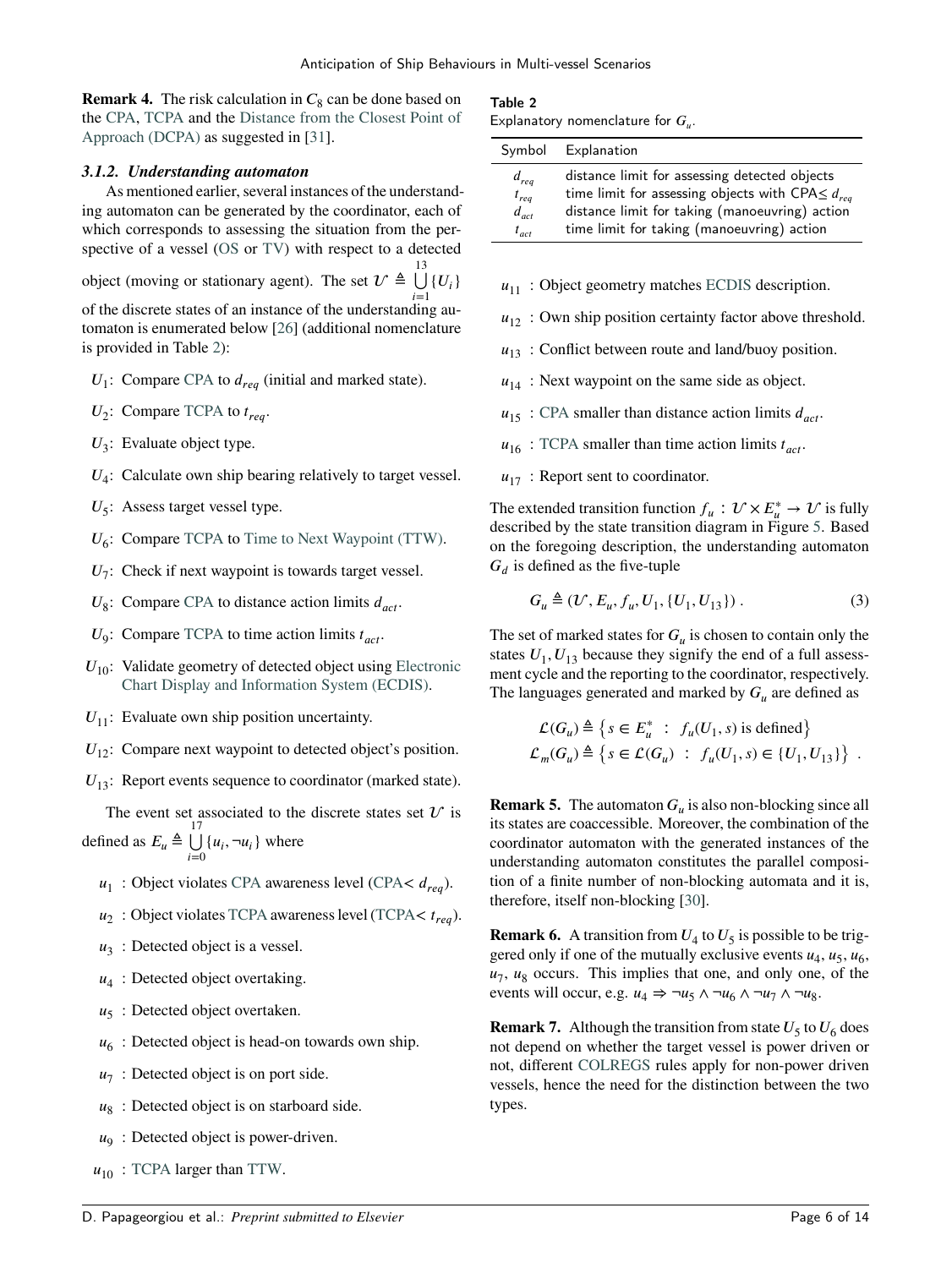<span id="page-6-0"></span>

Figure 5: State transition diagram of the understanding automaton.

## *3.1.3. COLREGS interpreter*

The [COLREGS](#page-0-0) interpreter comprises an agent-agnostic function  $f_{CLR}$ :  $\mathcal{L}_m(G_u)\mathcal{L}_m(G_c) \rightarrow \{0, 1\}$  that associates a sequence of events (a word) to the set {0*,* 1}, where "1" denotes that the agent intends to give way and "0" denotes that it will stand on. Define the sets

<span id="page-6-1"></span>
$$
A \triangleq E_u - \bigcup_i \{u_i, \neg u_i\}, \ i \in \{10, 14, 15, 16, 17\} \quad (4)
$$

<span id="page-6-2"></span>
$$
B \triangleq \{c_{13}, \neg c_{13}\} \subset E_c \tag{5}
$$

and a word  $s \in \mathcal{L}_m(G_u)\mathcal{L}_m(G_c)$ . Furthermore, define the set of words *R* according to the following enumeration:

$$
R \triangleq \left\{ u_1 u_2 u_3 u_5 u_9 c_{13}, u_1 u_2 u_3 u_5 \neg u_9 c_{13}, u_1 u_2 u_3 u_5 \neg u_9 c_{13}, u_1 u_2 u_3 u_5 \neg u_9 \neg c_{13}, u_1 u_2 u_3 u_6 \neg u_9 c_{13}, u_1 u_2 u_3 u_6 u_9 c_{13}, u_1 u_2 u_3 u_6 \neg u_9 c_{13}, u_1 u_2 u_3 u_6 \neg u_9 c_{13}, u_1 u_2 u_3 u_8 u_9 c_{13}, u_1 u_2 u_3 u_8 \neg u_9 c_{13}, u_1 u_2 u_3 u_7 \neg u_9 c_{13}, u_1 u_2 u_3 u_8 \neg u_9 \neg c_{13}, u_1 u_2 \neg u_3 u_{11} u_{13} c_{13}, u_1 u_2 \neg u_3 u_{11} u_{13} \neg c_{13} \right\}
$$

The function  $f_{CLR}$  is then defined as

*𝑢*1

$$
f_{CLR}(s) = \begin{cases} 1, \ P_A(s)P_B(s) \in R \\ 0, \text{ otherwise} \end{cases}
$$
 (6)

where  $P_A(s)P_B(s)$  is the concatenation of the *projections* (see Appendix [A\)](#page-11-1) of the word *s* onto the sets *A* and *B*, respectively. The set  $R$  is an encoding of all the possible [COL-](#page-0-0)[REGS-](#page-0-0)described encounters between two agents (vessel-tovessel or vessel-to-object) into strings of events (words) belonging to the event sets of the coordinator and understanding automata. What the projections  $P_A$ ,  $P_B$  essentially do, is removing from the reported words all the events that are not needed for inferring the intention of a vessel based on the [COLREGS.](#page-0-0)

The [COLREGS](#page-0-0) interpreter can be implemented as a lookup table that associates each word coming from the understanding and coordinator automata to a [COLREGS](#page-0-0) case and can be updated off-line. According to this table, each word can be decoded to a high-level text description of the encountered situation as shown below for the word  $s = u_1 u_2 u_3 u_8 u_9$  $\neg u_{10}u_{15}u_{16}u_{17}c_{13}c_6c_8c_9$ :

Object on  
standard side power-driven  

$$
P_A(s)P_B(s) = u_1u_2u_3u_8u_9P_{13} \rightarrow \text{Starboard crossing}
$$
  
Target is power-driven

This decoding of the [COLREGS](#page-0-0) encounters can be useful when the current or anticipated situation is communicated to the human proxy (e.g. the remote control center) via the [ACS.](#page-0-0)

## <span id="page-6-3"></span>*3.1.4. Complexity and dual-view assessment*

As discussed earlier, obtaining a full overview of the current or anticipated situation at sea requires the combined assessment of all vessels with respect to all detected objects. Fulfilling this requirement in a multiple-vessels scenario does not scale well in terms of complexity. Indeed, in a case of *n* vessels, including the [OS,](#page-0-0) and *m* stationary agents, the total number of understanding automata that need be generated by the coordinator automaton is  $N = n(n + m - 1)$ . This is because each vessel has to assess the situation with respect to every detected object except for itself. However, a significant amount of information regarding two agents can actually be extracted by only examining the assessment of one of them. The following example illustrates this idea of dual-view assessment.

Consider the case of a power-driven [OS](#page-0-0) encountering an also power-driven [TV](#page-0-0) that attempts to cross from starboard. Assume that the [CPA](#page-0-0) and [TCPA](#page-0-0) limits are violated and there is a risk for collision. Then according to the [COLREGS,](#page-0-0) the [OS](#page-0-0) must perform an evasive manoeuvre, i.e. it needs to give way. Assume also that the word reported by the understanding automaton that corresponds to the [OS](#page-0-0) assessment with respect to the [TV](#page-0-0) is  $s_1 = u_1 u_2 u_3 u_8 u_9 - u_{10} u_{15} u_{16} u_{17} c_{13} c_6 c_8 c_9$ (also appending the coordinator word up to state  $C_{10}$ ). Then its projection onto the sets  $P_A$ ,  $P_B$  is given by

$$
r_1 \triangleq P_A(s_1)P_B(s_1) = u_1u_2u_3u_8u_9c_{13}
$$

By examining now the [TV'](#page-0-0)s assessment  $s<sub>2</sub>$  of the situation with respect to the [OS,](#page-0-0) it is easy to observe that its projection onto  $P_A$ ,  $P_B$  is given by

$$
r_2 \triangleq P_A(s_2)P_B(s_2) = u_1u_2u_3u_7u_9c_{13}
$$

The main idea of the dual-view assessment is that  $r_2$  can be directly constructed from *𝑟*<sup>1</sup> , *without the need of generating one additional automaton*. Specifically, the first three events in  $r_2$  need to be the same with those in  $r_1$  since they describe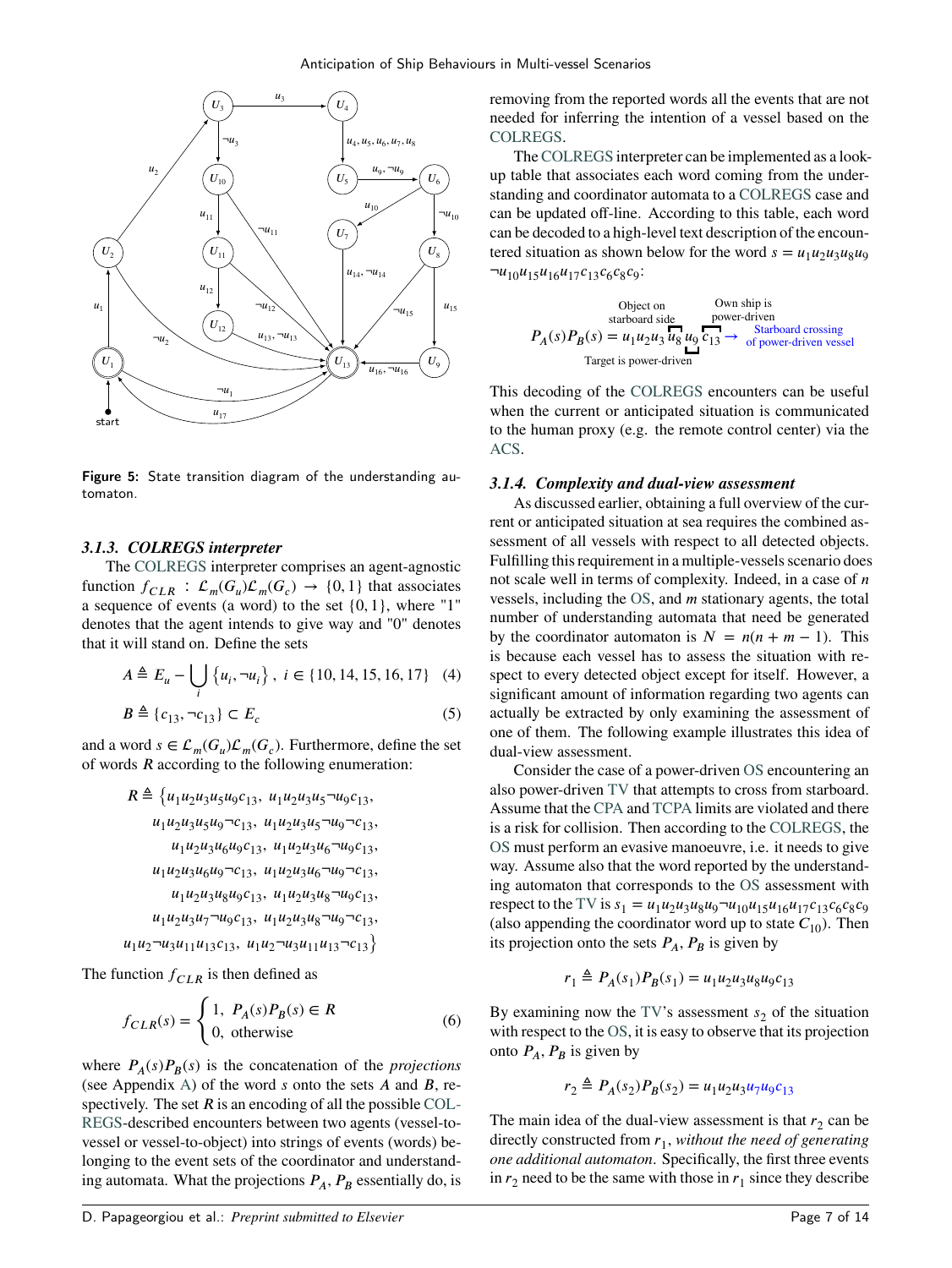<span id="page-7-1"></span>

Figure 6: Number of understanding automata that need not be generated under dual-view assessment, given as a function of the number of vessels.

a bilateral agent relation (i.e. the [CPA](#page-0-0) and [TCPA](#page-0-0) limits are violated for both vessels and it is a vessel-to-vessel consideration). Moreover, if the [TV](#page-0-0) is on the starboard of the [OS,](#page-0-0) then the latter is on the port side of the  $TV$ , therefore  $u_8$  needs to be replaced with  $u_7$  in  $r_2$ . In general, the third event of  $r_2$ can be obtained by the third event in  $r_1$  according to the rule:

> $u_4 \leftrightarrow u_5$  (Overtaking  $\leftrightarrow$  Overtaken)  $u_6 \leftrightarrow u_6$  (Head-on  $\leftrightarrow$  Head-on)  $u_7 \leftrightarrow u_8$  (Port  $\leftrightarrow$  Starboard)

Finally, the last two events in  $r_2$  concern the type of the reporting and assessed vessel, respectively and they can be obtained from  $r_1$  by applying the following rule:

$$
u_9 \in r_1 \Rightarrow c_{13} \in r_2
$$
  
\n
$$
\neg u_9 \in r_1 \Rightarrow \neg c_{13} \in r_2
$$
  
\n
$$
c_{13} \in r_1 \Rightarrow u_9 \in r_2
$$
  
\n
$$
\neg c_{13} \in r_1 \Rightarrow \neg u_9 \in r_2
$$

It follows that under the dual-view assessment the total number of required understanding automata is given by

$$
N = nm + \binom{n}{2} = nm + \frac{n!}{2!(n-2)!} = n\left(m + \frac{n-1}{2}\right) (7)
$$

This implies that applying the dual-view assessment principle allows for a reduction of the required number of automata that quadratically increases with the number of vessels, i.e.

$$
\Delta N = n\frac{n-1}{2} = O(n^2) ,
$$

which, as Figure [6](#page-7-1) shows, can be quite significant for a large number of vessels . Figure [7](#page-7-2) illustrates the complexity difference in terms of number of required automata as a function of the total number of vessels and stationary agents in a situation. An overview of the procedure of reconstructing  $r_2$ from  $s_1$  is given in Algorithm [1.](#page-8-0)

## **3.2. Trajectory estimation**

The main advantage of the considered architecture for the [SAS](#page-0-0) pertains to the separability of the interpretation of

<span id="page-7-2"></span>

Figure 7: Number of generated understanding automata with (green) and without (blue) the dual-view assessment principle.

the situation at sea from the estimation of the vessels' trajectories. The latter can either be learning-based as pursued for example in [\[15,](#page-12-14) [17\]](#page-12-16), where [AIS](#page-0-0) data is used or it can be model-based (e.g. by integrating current measurements of position and velocity). The default output of the trajectory estimation sub-module is the latest position of the vessel directly taken by the [COL.](#page-0-0)

<span id="page-7-3"></span>When a trajectory anticipation request is made by the [ANS](#page-0-0) within a given time horizon, the sub-module outputs a list of waypoints based on a selected segmentation of the given time interval. The last waypoint corresponds on the projected position at the last time instant of the horizon. The method of calculating the projected trajectories of the vessels in this study is based on integration of the kinematics assuming constant speed and course. The simplicity of the method allows for fast estimation but at the cost of short time horizons due to the validity limitations of the constant speed and course assumptions. Figure [8](#page-8-1) illustrates the trajectory estimation scheme considered in this paper for the case of future trajectories anticipation. The segmentation of the estimated trajectory can be done based on a predefined selection of number of waypoints. For the selected method of trajectory prediction, the larger this number is, the more robust is the trajectory estimation against changes in the speed and course of the target vessel. As already mentioned, this also depends on the size of the prediction horizon, which can be selected as the smallest (positive) [TCPA](#page-0-0) between [OS](#page-0-0) and each [TV](#page-0-0) in the awareness zone. Such choice can be related to risk assessment and prioritisation that is often correlated to the [TCPA.](#page-0-0)

# <span id="page-7-0"></span>**4. Simulations**

#### **4.1. Simulation scenarios**

The situation awareness and anticipation framework was tested in simulation in three different scenarios. All cases concerned open-waters navigation with vessels being the only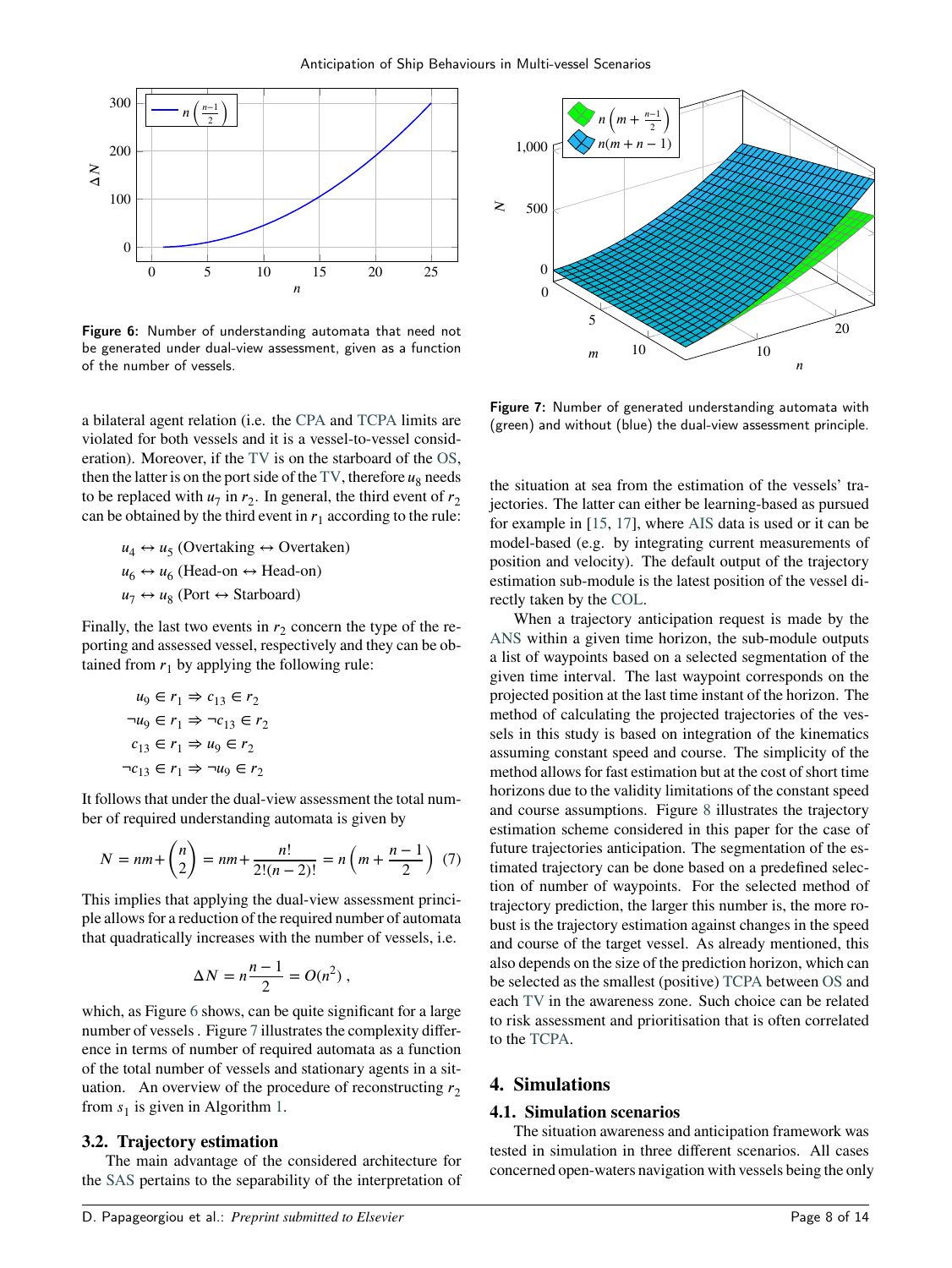<span id="page-8-0"></span>

| <b>Algorithm 1</b> Dual-view assessment between $TV_1$ and $TV_2$             |
|-------------------------------------------------------------------------------|
| <b>Input:</b> $s_1$ % Word from TV <sub>1</sub> understanding and coordinator |
| automaton                                                                     |
| <b>Output:</b> $r_2$ % Projected word for $TV_2$                              |
| $r_2 \leftarrow \varepsilon$ % Initialise $r_2$                               |
| Define $C = \{u_1, \neg u_1, u_2, \neg u_2, u_3, \neg u_3\}$                  |
| Define $D = {u_4, u_5, u_6, u_7, u_8}$                                        |
| $r_2 \leftarrow r_2 P_C(P_A(s_1) P_B(s_1))$ % A, B are defined in (4), (5)    |
| switch $P_D(r_1)$ do                                                          |
| case $u_4$                                                                    |
| $r_2 \leftarrow r_2 u_5 \%$ (Overtaking $\leftarrow$ Overtaken)               |
| case $u5$                                                                     |
| $r_2 \leftarrow r_2 u_4 \%$ (Overtaken $\leftarrow$ Overtaking)               |
| case $u_6$                                                                    |
| $r_2 \leftarrow r_2 u_6 \%$ (Head-on $\leftarrow$ Head-on)                    |
| case $u_7$                                                                    |
| $r_2 \leftarrow r_2 u_8 \%$ (Port $\leftarrow$ Starboard)                     |
| case $u_{8}$                                                                  |
| $r_2 \leftarrow r_2 u_7 \%$ (Starboard $\leftarrow$ Port)                     |
| if $c_{13} \in r_1$ then                                                      |
| $r_2 \leftarrow r_2 u_9$                                                      |
| else                                                                          |
| if $\neg c_{13} \in r_1$ then                                                 |
| $r_2 \leftarrow r_2 \neg u_9$                                                 |
| end if                                                                        |
| end if                                                                        |
| if $u_9 \in r_1$ then                                                         |
| $r_2 \leftarrow r_2 c_{13}$                                                   |
| else                                                                          |
| if $\neg u_9 \in r_1$ then                                                    |
| $r_2 \leftarrow r_2 c_{13}$                                                   |
| end if                                                                        |
| end if                                                                        |
| return $r_2$                                                                  |

agents. All ships were assumed to be power-driven with the same size of awareness zone. The first two scenarios considered the task of anticipating the situation 20 minutes in the future, while the third one emphasised on the situation assessment in a six-vessel encounter, especially in relation with the complexity of the task. In each scenario, the position of the [OS](#page-0-0) is considered as the origin of the North-East coordinate system, where all distances are expressed in nautical miles (Nmi). Moreover, speed is measured in knots (kts), heading in the clockwise direction from North in degrees (deg) and time in minutes (min). The scenarios are detailed below.

# *4.1.1. Scenario 1*

In the first scenario the [OS](#page-0-0) detects two [TVs](#page-0-0) in a configuration as shown in Figure  $9(a)$ . The positions and velocities of the three vessels are given in Table [3.](#page-8-2) All three vessels keep constant course and speed.

<span id="page-8-1"></span>

Figure 8: Trajectory estimation sub-module. The chosen method is conventional integration of the vessels' kinematics assuming the constant speed and course model.

#### <span id="page-8-2"></span>Table 3

Scenarios 1 and 2 spatial configuration and kinematics.

| Vessel          | (North, East) | Speed Course |              |
|-----------------|---------------|--------------|--------------|
| OS.             | (0, 0)        | 11.5         | $\mathbf{0}$ |
| $TV_1$          | (4, 6.5)      | 18.5         | 270          |
| TV <sub>2</sub> | (8, 0)        | 11.5         | 180          |

# *4.1.2. Scenario 2*

The second scenario is very similar to the first one. The same vessels and configuration are considered but now, the assumption of constant course and speed is violated for the case of  $TV_1$  $TV_1$ . Specifically, after 10 minutes, the heading of  $TV_1$  $TV_1$  becomes 250 deg as illustrated in Figure [9\(b\).](#page-9-1) This will impact the validity of the anticipated behaviour for this vessel.

#### *4.1.3. Scenario 3*

In this scenario six targets are placed in a configuration as shown in Figure [10.](#page-9-2) The purpose of this test is to highlight how the proposed framework handles the complexity of obtaining an overall assessment of the situation, given all the tracked vessels. Although, all detected [TVs](#page-0-0) are withing the awareness zone of the [OS,](#page-0-0) not all of them pose a risk of collision. Table [4](#page-9-3) details the configuration of the vessels in space as well as their velocities.

## **4.2. Results**

In scenarios 1 and 2, the initial assessment of the situation can be characterised by a  $3 \times 3$  awareness array with all its elements being 0. This is due to the fact that the vessels are very far from each other with no collision risk present.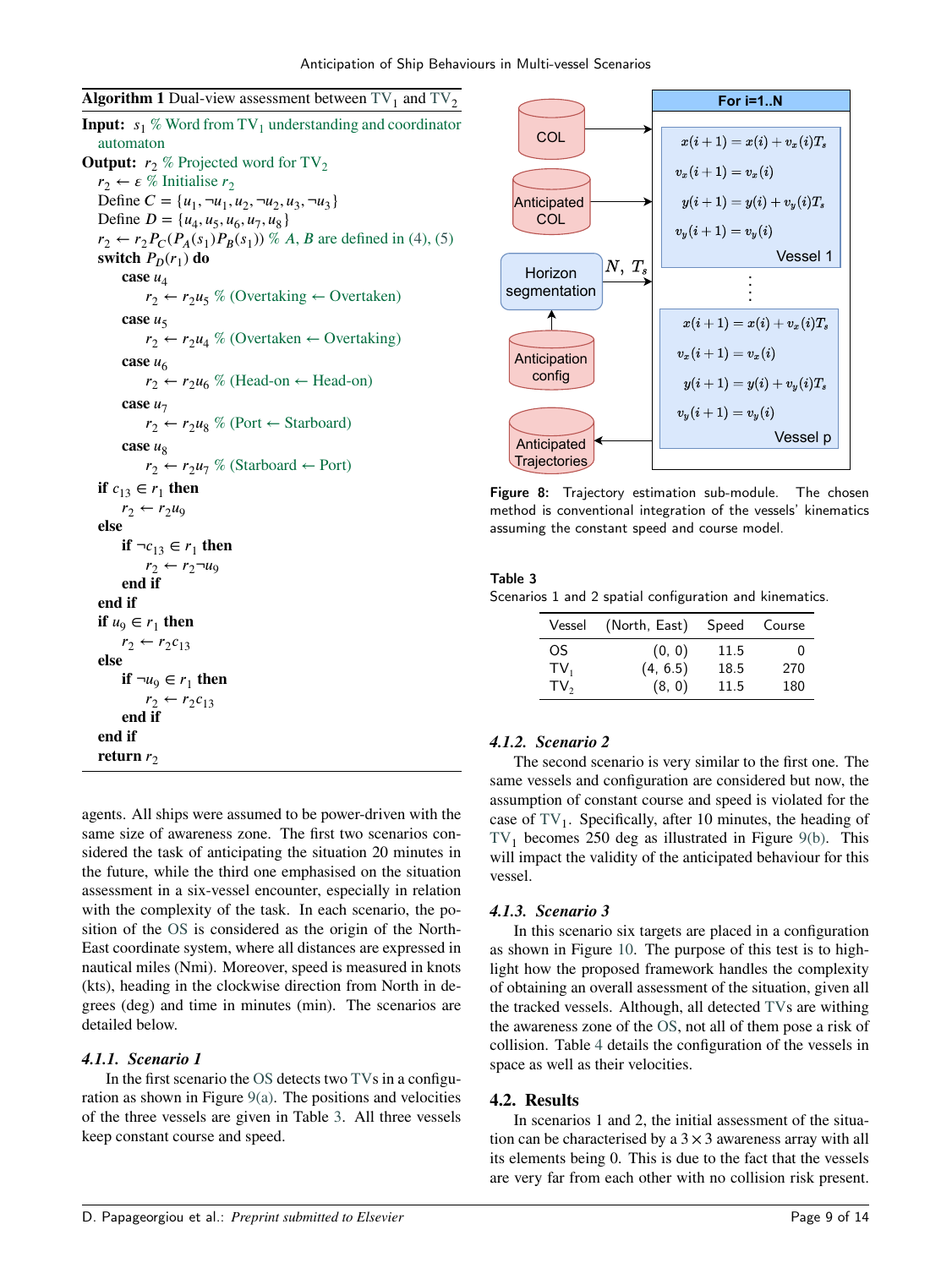<span id="page-9-0"></span>



(a) Scenario 1: Two-vessel encounter situation with constant course and speed.

<span id="page-9-1"></span>(b) Scenario 2: Two-vessel encounter situation with constant speed and change of TV1 course.

Figure 9: Simulation scenarios 1 (left) and 2 (right) : Solid lines denote actual trajectories and positions, while blue dashed lines correspond to anticipated ones. Anticipation inconsistency occurs when the assumption for constant speed and course does not hold.

<span id="page-9-3"></span>Table 4 Scenario 3 (multi-vessel) spatial configuration and kinematics.

| Vessel           | (North, East) | Speed | Course |
|------------------|---------------|-------|--------|
| OS.              | (0, 0)        | 12.5  | 0      |
| $TV_1$           | (5, 4)        | 12.5  | 225    |
| TV <sub>2</sub>  | $(-3, 3)$     | 18.5  | 335    |
| TV <sub>3</sub>  | $(-4, -4)$    | 12.5  | 315    |
| $TV_A$           | $(-3, -8)$    | 18.5  | 90     |
| $TV_{\varsigma}$ | $(3, -4)$     | 18.5  | 180    |
| $TV_{6}$         | $(7, -3)$     | 18.5  | 135    |

Table [5](#page-10-2) shows the anticipated situation at time  $t = 20$  min as this was projected at time  $t = 0$  and the evaluation of the actual situation at  $t = 20$  min. As expected, these two assessments match since the assumption of constant course and speed was true for the entire test. The colour convention in the table denotes intention calculated by generated understanding automata (orange) and obtained via dual-view assessment (green). Following the notation in Definition [1](#page-2-1) and a segmentation of the time horizon in 5 instances, the behaviour of each of the [TVs](#page-0-0) is given by

$$
B_1 = \begin{pmatrix} 0 & 0 & 1 \end{pmatrix}, W_1
$$
  
\n
$$
W_1 = \left\{ \begin{bmatrix} 4 \\ 6.5 \end{bmatrix}, \begin{bmatrix} 4 \\ 5 \end{bmatrix}, \begin{bmatrix} 4 \\ 3.4 \end{bmatrix}, \begin{bmatrix} 4 \\ 1.9 \end{bmatrix}, \begin{bmatrix} 4 \\ 0.3 \end{bmatrix} \right\}
$$
  
\n
$$
B_2 = \begin{pmatrix} 1 & 0 & 0 \end{pmatrix}, W_2
$$
  
\n
$$
W_2 = \left\{ \begin{bmatrix} 8 \\ 0 \end{bmatrix}, \begin{bmatrix} 7 \\ 0 \end{bmatrix}, \begin{bmatrix} 6.1 \\ 0 \end{bmatrix}, \begin{bmatrix} 5.1 \\ 0 \end{bmatrix}, \begin{bmatrix} 4.1 \\ 0 \end{bmatrix} \right\}
$$

<span id="page-9-2"></span>

Figure 10: Simulation scenario 3 (multi-vessel encounter): Although all vessels are within the awareness zone of OS, not all of them pose a risk for collision.

The waypoints in  $W_1, W_2$  were calculated by evaluating the kinematic models of the [TVs](#page-0-0) at the 5 time instances within the time horizon.

Table [6](#page-10-3) shows the outcome of the anticipation algorithm for the second scenario. Here there is a discrepancy between the anticipated situation obtained at  $t = 0$  and the assessment of the actual situation at  $t = 20$  min, which is indicated with the red colour in the anticipation array. The inconsistency occurs only for  $TV_1$  $TV_1$ , which is not surprising since it is the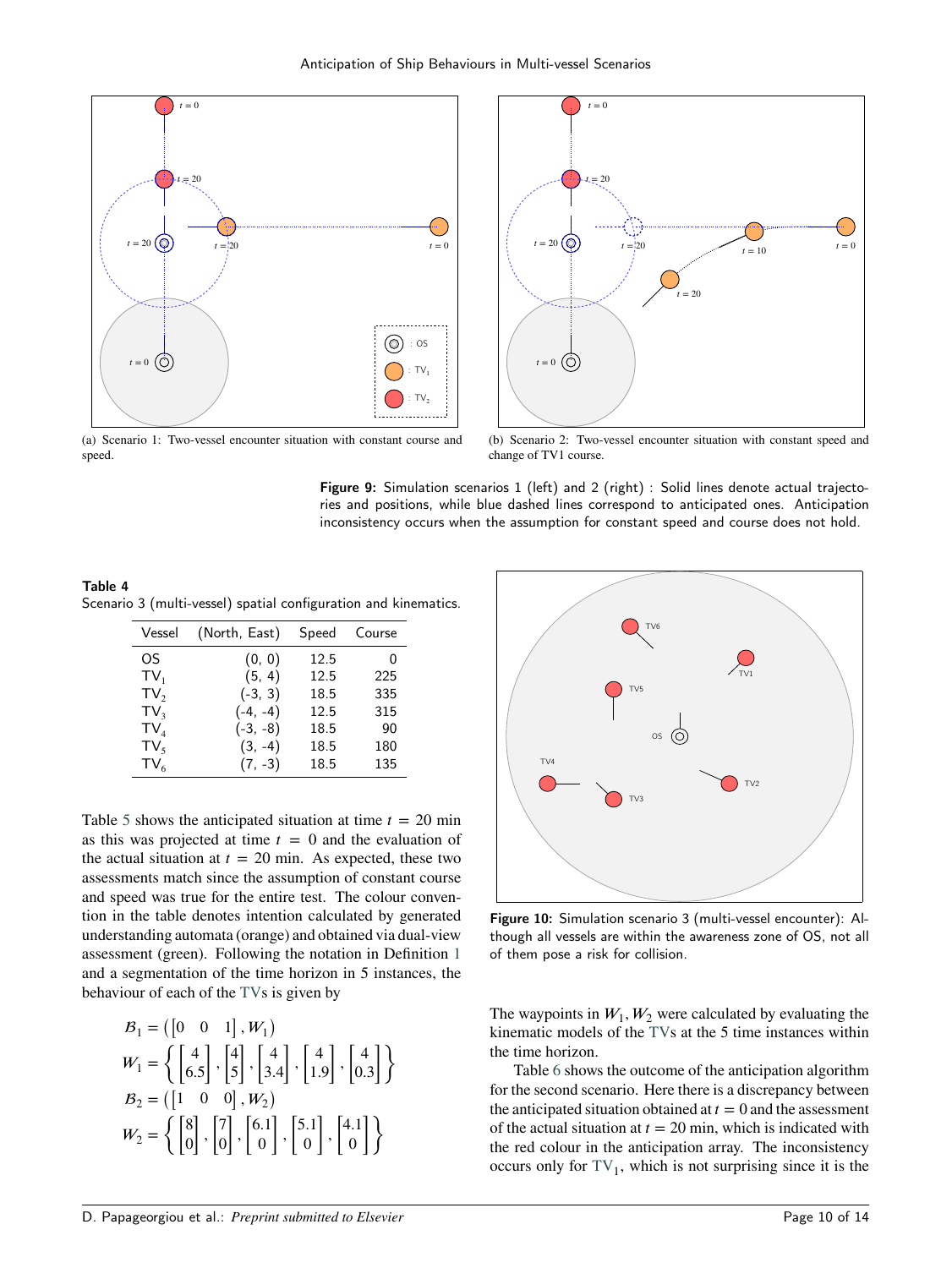<span id="page-10-2"></span>

| Table 5 |                                                                     |  |
|---------|---------------------------------------------------------------------|--|
|         | Simulation scenario 1: situation/anticipation arrays for $t = 20$ . |  |

|        | Situation |  |                           | Anticipation |  |     |
|--------|-----------|--|---------------------------|--------------|--|-----|
|        | OS —      |  | $TV_1$ $TV_2$ $OS$ $TV_1$ |              |  | TV. |
| OS     |           |  |                           |              |  |     |
| $TV_1$ |           |  |                           |              |  |     |
|        |           |  |                           |              |  |     |

## <span id="page-10-3"></span>Table 6

Simulation scenario 2 situation/anticipation arrays for  $t = 20$ .

|        | Situation |        |                      | Anticipation |  |     |
|--------|-----------|--------|----------------------|--------------|--|-----|
|        |           | OS TV, | $TV_2$   $OS$ $TV_1$ |              |  | T۷, |
| OS     |           |        |                      |              |  |     |
| $TV_1$ |           |        |                      |              |  |     |
|        |           |        |                      |              |  |     |

<span id="page-10-4"></span>

| Table 7                               |  |  |
|---------------------------------------|--|--|
| Simulation scenario 3 situation array |  |  |

|        | OS. | $TV_{1}$ |   | $TV_2$ TV <sub>3</sub> | $TV_4$ | $TV_5$ | $TV_6$ |
|--------|-----|----------|---|------------------------|--------|--------|--------|
| OS.    | 0   |          |   |                        |        |        |        |
| $TV_1$ | 0   | 0        |   | 0                      | 0      | 0      |        |
| $TV_2$ | 1   |          |   | U                      |        |        |        |
| $TV_3$ | 0   | 0        | 0 |                        |        |        | 0      |
| $TV_4$ | 0   | 0        | 0 |                        |        |        | 0      |
| $TV_5$ | 0   | 0        |   |                        |        |        | 0      |
| $TV_6$ | 1   |          |   |                        |        |        |        |

vessel that changes course at  $t = 10$  min, violating the assumption on constant course. This also supports the idea that shorter time horizon anticipation can compensate to some degree for uncertainties in the tracked vessel kinematics.

Finally, the situation assessment for Scenario 3 is shown in Table [7.](#page-10-4) The total number of required automata for a complete assessment of the situation is  $n(n-1) = 7 \cdot 6 = 42$ . However, employing the dual-view assessment principle ac-cording to [\(7\)](#page-7-3) reduced this number to  $N = \frac{n(n-1)}{2}$  $\frac{1}{2}$  = 21. This reduction obviously implies lower computational cost and faster situation assessment. The reports generated by the automata and the associated dual-view assessments are shown in Table [8](#page-11-2) along with the output of the [COLREGS](#page-0-0) interpreter function.

# <span id="page-10-0"></span>**5. Discussion**

The simulation tests presented in the previous section illustrated the applicability of the proposed framework for situation assessment and anticipation of ships future behaviours. It interesting to note that the method provides an overall (current of future) situation assessment, regardless of whether all vessels directly interact with the OS. Although the method is not exclusively based on trajectory estimation of the [TVs](#page-0-0), it is evident that the latter determines the quality of future projections of the situation at sea. In principle, the accuracy

of the anticipated situation depends on the accuracy of the estimated future trajectories. However, this means that reduced capability in predicting future kinematics only limits the span of the time horizon within which the prediction is made. The example in scenario 2 showed that situation anticipation can be accurately carried out up to  $t = 10$  min. It should be noted that this limitation is only due to the selection of the kinematics-based trajectory prediction. The modular architecture of the proposed situation awareness scheme allows for integrating a different method for trajectory estimation, e.g. one that employs learning-based clustering.

Additional inconsistencies between actual and anticipated situation may also arise from the uncertainty in the [OS](#page-0-0) perception system. A characteristic example is the problem of deciding between head-on and port crossing situation in the case when the relative bearing between two vessels is close to the border of these two regimes. The perception uncertainty also affects the effectiveness of the dual-view assessment. Introducing stochastic representations of the eventdriven dynamics of the method based on the uncertainty in the [OS](#page-0-0) measurements can be one way of addressing this issue.

As a final remark, it should be mentioned that the proposed framework covers all the [COLREGS](#page-0-0) rules detailed in Appendix [A,](#page-11-1) with a notable exception of rule 9. To facilitate the applicability of rule 9, the system must be able to assess if a target is restricted in terms of manoeuvrability. Such an assessment requires two considerations, i.e. the overall manoeuvrability capabilities of a target, and the manoeuvrability restrictions imposed by the geographical properties of the area surrounding the target vessel, e.g. a channel or a narrow fairway. The incorporation of these two considerations into the current scheme will be pursued in future work.

# <span id="page-10-1"></span>**6. Conclusions**

A framework for anticipating the behaviours of ships in multi-vessel encounters was presented in this paper. The proposed scheme comprises a [DES-](#page-0-0)based module for describing current and predicting future intended actions of ships along with a trajectory estimator. The modular architecture of the method allows for flexibility in the design and optimisation of the individual functionalities and guarantees the absence of deadlocks. Dual-view assessment was employed to reduce complexity of the anticipation task and computational load, which would otherwise increase by the square of the number of vessels. The proposed method was tested in simulation environment in three realistic scenarios of multi-vessel encounters with high risk of collision. The results demonstrated that autonomous situation assessment and anticipation of future ship behaviours were achieved at reduced complexity. Future extensions of this work will include consideration of stochastic automata that will incorporate a description for the uncertainty associated to the perception of [OS](#page-0-0) and the tracking of the [TVs](#page-0-0).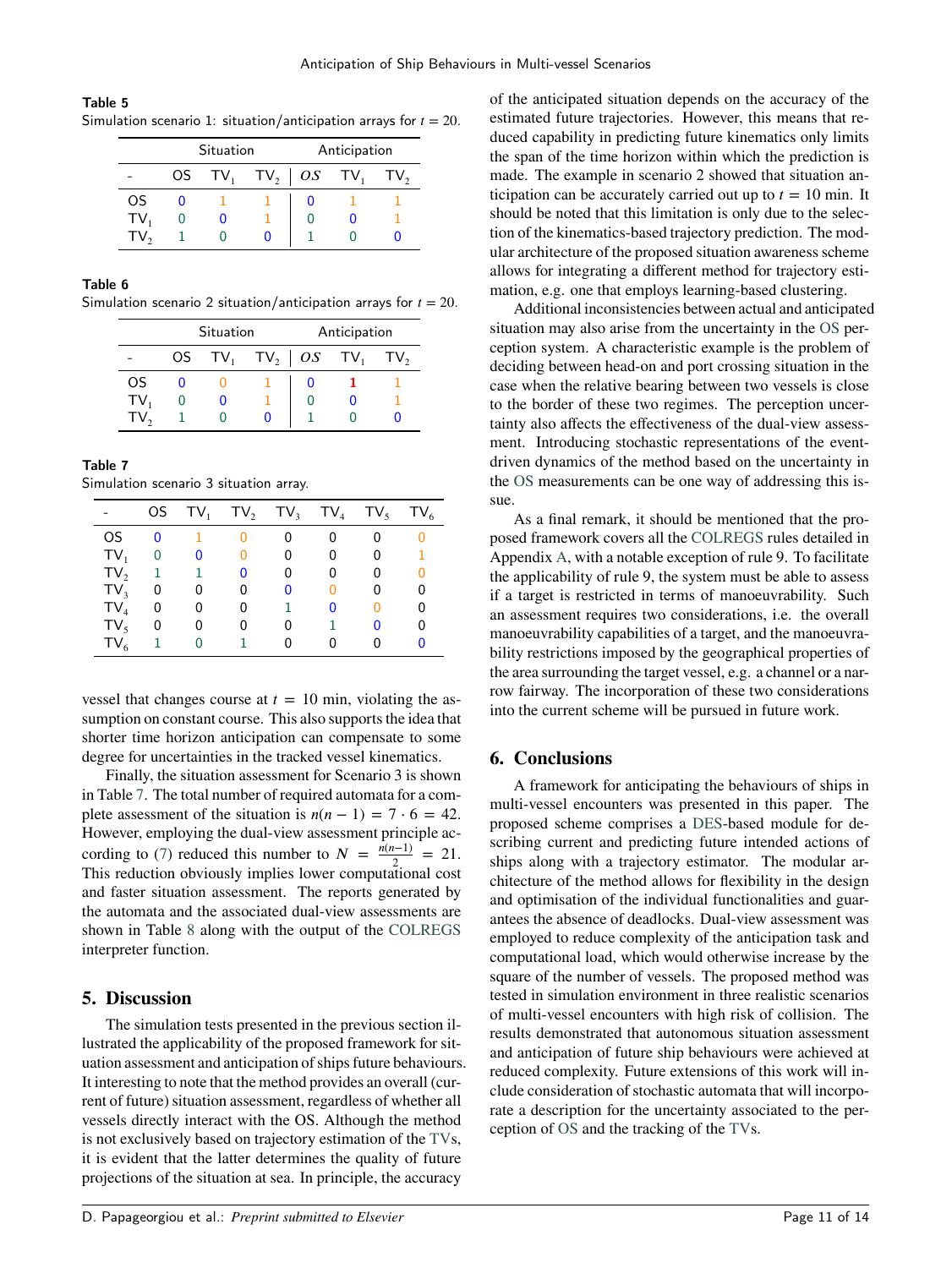Table 8 Simulation scenario 3: Reports generated by the understanding automata, the coordinator automaton and the associated dual-view assessments. Section [3.1.4](#page-6-3) notation is used.

<span id="page-11-2"></span>

| Encounter       |               |                 | Report $s_1$ from $G_u, G_c$                         |               | $r_1 = P_A(s_1)P_B(s_1)$ | $f_{CLR}(r_1)$ | r <sub>2</sub>          | $f_{CLR}(r_2)$ |
|-----------------|---------------|-----------------|------------------------------------------------------|---------------|--------------------------|----------------|-------------------------|----------------|
| OS.             | $\rightarrow$ | $TV_1$          | $u_1u_2u_3u_8u_9u_{10}u_{14}c_1c_2c_{13}c_6c_8c_9$   | $\rightarrow$ | $u_1u_2u_3u_8u_9c_{13}$  |                | $u_1u_2u_3u_7u_9c_{13}$ | $\Omega$       |
| OS.             | $\rightarrow$ | TV <sub>2</sub> | $u_1u_2u_3u_4u_9u_{10}u_{14}c_1c_2c_{13}c_6c_8c_9$   | $\rightarrow$ | $u_1u_2u_3u_4u_9c_{13}$  |                | $u_1u_2u_3u_5u_9c_{13}$ |                |
| $TV_1$          | $\rightarrow$ | TV <sub>2</sub> | $u_1u_2u_3u_7u_9u_{10}u_{14}c_1c_2c_{13}$ $-c_6c_9$  | $\rightarrow$ | $u_1u_2u_3u_7u_9c_{13}$  | 0              | $u_1u_2u_3u_8u_9c_{13}$ |                |
| OS.             | $\rightarrow$ | $TV_3$          | $\neg u_1 c_1 c_2 c_{13} c_6 c_8 c_9$                | $\rightarrow$ | $\neg u_1 c_{13}$        | O              | $\neg u_1 u_9$          |                |
| TV,             | $\rightarrow$ | TV <sub>3</sub> | $\neg u_1 c_1 c_2 c_{13} \neg c_6 c_9$               | $\rightarrow$ | $\neg u_1 c_{13}$        | Ω              | $\neg u_1 u_9$          |                |
| TV <sub>2</sub> | $\rightarrow$ | TV <sub>3</sub> | $\neg u_1 c_1 c_2 c_{13} \neg c_6 c_9$               | $\rightarrow$ | $\neg u_1 c_{13}$        |                | $\neg u_1 u_9$          |                |
| OS.             | $\rightarrow$ | $TV_4$          | $\neg u_1 c_1 c_2 c_{13} c_6 c_8 c_9$                | $\rightarrow$ | $\neg u_1 c_{13}$        |                | $\neg u_1 u_9$          |                |
| $TV_1$          | $\rightarrow$ | $TV_4$          | $\neg u_1 c_1 c_2 c_{13} \neg c_6 c_9$               | $\rightarrow$ | $\neg u_1 c_{13}$        | 0              | $\neg u_1 u_9$          |                |
| TV <sub>2</sub> | $\rightarrow$ | $TV_4$          | $\neg u_1 c_1 c_2 c_{13} \neg c_6 c_9$               | $\rightarrow$ | $\neg u_1 c_{13}$        | Ω              | $\neg u_1 u_9$          |                |
| TV <sub>3</sub> | $\rightarrow$ | $TV_4$          | $u_1u_2u_3u_7u_9u_{10}u_{14}c_1c_2c_{13}$ $-c_6c_9$  | $\rightarrow$ | $u_1u_2u_3u_7u_9c_{13}$  | Ω              | $u_1u_2u_3u_8u_9c_{13}$ |                |
| OS.             | $\rightarrow$ | $TV_5$          | $\neg u_1 c_1 c_2 c_{13} c_6 c_8 c_9$                | $\rightarrow$ | $\neg u_1 c_{13}$        |                | $\neg u_1 u_9$          |                |
| $TV_1$          | $\rightarrow$ | $TV_5$          | $\neg u_1 c_1 c_2 c_{13} \neg c_6 c_9$               | $\rightarrow$ | $\neg u_1 c_{13}$        | Ω              | $\neg u_1 u_9$          |                |
| TV <sub>2</sub> | $\rightarrow$ | $TV_{5}$        | $\neg u_1 c_1 c_2 c_{13} \neg c_6 c_9$               | $\rightarrow$ | $\neg u_1 c_{13}$        |                | $\neg u_1 u_9$          |                |
| TV <sub>2</sub> | $\rightarrow$ | $TV_{5}$        | $\neg u_1 c_1 c_2 c_{13} \neg c_6 c_9$               | $\rightarrow$ | $\neg u_1 c_{13}$        | 0              | $\neg u_1 u_9$          |                |
| $TV_4$          | $\rightarrow$ | $TV_5$          | $u_1u_2u_3u_7u_9u_{10}u_{14}c_1c_2c_{13}$ - $c_6c_9$ | $\rightarrow$ | $u_1u_2u_3u_7u_9c_{13}$  | Ω              | $u_1u_2u_3u_8u_9c_{13}$ |                |
| OS.             | $\rightarrow$ | $TV_6$          | $u_1u_2u_3u_7u_9u_{10}u_{14}c_1c_2c_{13}c_6c_8c_9$   | $\rightarrow$ | $u_1u_2u_3u_7u_9c_{13}$  | Ω              | $u_1u_2u_3u_8u_9c_{13}$ |                |
| $TV_1$          | $\rightarrow$ | $TV_6$          | $u_1u_2u_3u_8u_9u_{10}u_{14}c_1c_2c_{13}$            | $\rightarrow$ | $u_1u_2u_3u_8u_9c_{13}$  |                | $u_1u_2u_3u_7u_9c_{13}$ |                |
| TV <sub>2</sub> | $\rightarrow$ | $TV_6$          | $u_1u_2u_3u_7u_9u_{10}u_{14}c_1c_2c_{13}$ $-c_6c_9$  | $\rightarrow$ | $u_1u_2u_3u_7u_9c_{13}$  |                | $u_1u_2u_3u_8u_9c_{13}$ |                |
| TV <sub>3</sub> | $\rightarrow$ | $TV_6$          | $\neg u_1 c_1 c_2 c_{13} \neg c_6 c_9$               | $\rightarrow$ | $\neg u_1 c_{13}$        |                | $\neg u_1 u_9$          |                |
| $\mathsf{TV}_4$ | $\rightarrow$ | $TV_6$          | $u_1 \neg u_2 c_1 c_2 c_{13} \neg c_6 c_9$           | $\rightarrow$ | $u_1 \neg u_2 c_{13}$    | Ω              | $u_1 \neg u_2 u_9$      |                |
| $TV_{5}$        | $\rightarrow$ | $TV_6$          | $\neg u_1 c_1 c_2 c_{13} \neg c_6 c_9$               | $\rightarrow$ | $\neg u_1 c_{13}$        | 0              | $\neg u_1 u_9$          |                |

# **Acknowledgements**

The Danish Maritime Foundation, Orients Fund and LauritzenFonden sponsored the first author through the ASAN project (DDMF 2018-056). The ShippingLab WP2 on Autonomy was funded by the Danish Innovations Fund (Grand Solution No. 8090-00063B) and the three private Funds mentioned. The ShippingLab WP2 co-sponsored the first three authors. This support is gratefully acknowledged.

# <span id="page-11-1"></span>**A. Elements of DES theory**

The dynamics of a [DES](#page-0-0) is characterised by a set *X* of *states* or *modes*, i.e. all possible situations the system can be, a set  $E$  of events that trigger transitions from one state to another and finally, a transition function  $f : X \times E \to X$ that describes the way these transitions are carried out. If  $x_0 \in X$  is the initial state of the system and  $X_m$  is the set of *marked* states, that is the states that have some special significance for the process (e.g. final states), then the [DFA](#page-0-0) describing the system is a five-tuple

$$
G \triangleq (X, E, f, x_0, X_m). \tag{8}
$$

**Definition 2 (Event string).** A sequence of events  $s = e_1 e_2$ *𝑒*<sup>3</sup> … of arbitrarily large length is called an *event string* or a *word*.

Events and event strings can be concatenated. The *concatenation* of  $s_1 = abc$  with  $s_2 = def$  is a new string  $s_1 s_2 =$ *abcdef*. The zero element of this operation  $\epsilon$  is called the *empty event, for which it holds*  $\epsilon \epsilon \epsilon ... \epsilon \epsilon = s$ *.* 

**Definition 3 (Language).** A *language L* defined over an event set *E* is a set of finite-length strings formed from events in *𝐸*.

Given two languages  $L_a, L_b \subseteq E^*$ , their concatenation is defined as

$$
L_aL_b\triangleq\left\{s\in E^*\ :\ s=s_as_b,\ s_a\in L_a,\ s_b\in L_b\right\}\ .
$$

**Definition 4 (Projection).** The *projection* of a string *s* defined over the event set  $E_1$  onto the event set  $E_2$  is defined as

$$
P_2(\varepsilon) \triangleq \varepsilon
$$
  
\n
$$
P_2(e) \triangleq \begin{cases} e & \text{if } e \in E_2 \\ \varepsilon & \text{if } e \in E_1 - E_2 \end{cases}
$$
  
\n
$$
P_2(se) \triangleq P_2(s)P_2(e) \text{ for } s \in E_1^*, e \in E_1
$$

**Definition 5.** Given an automaton  $G = (X, E, f, x_0, X_m)$ , a state  $x \in X$  is said to be *coaccessible* to  $X_m$  if there is a path in the state transition diagram of *𝐺* from state *𝑥* to a marked state in  $X_m$ .

#### <span id="page-11-0"></span>**B. COLREGS extract**

This appendix provides a brief list the COLREGS rules used in the automata. See [\[22\]](#page-12-21).

**Rule 7 - Risk of collision** Every vessel shall use all available means appropriate to the prevailing circumstances and conditions to determine if risk of collision exists. If there is any doubt such risk shall be deemed to exist.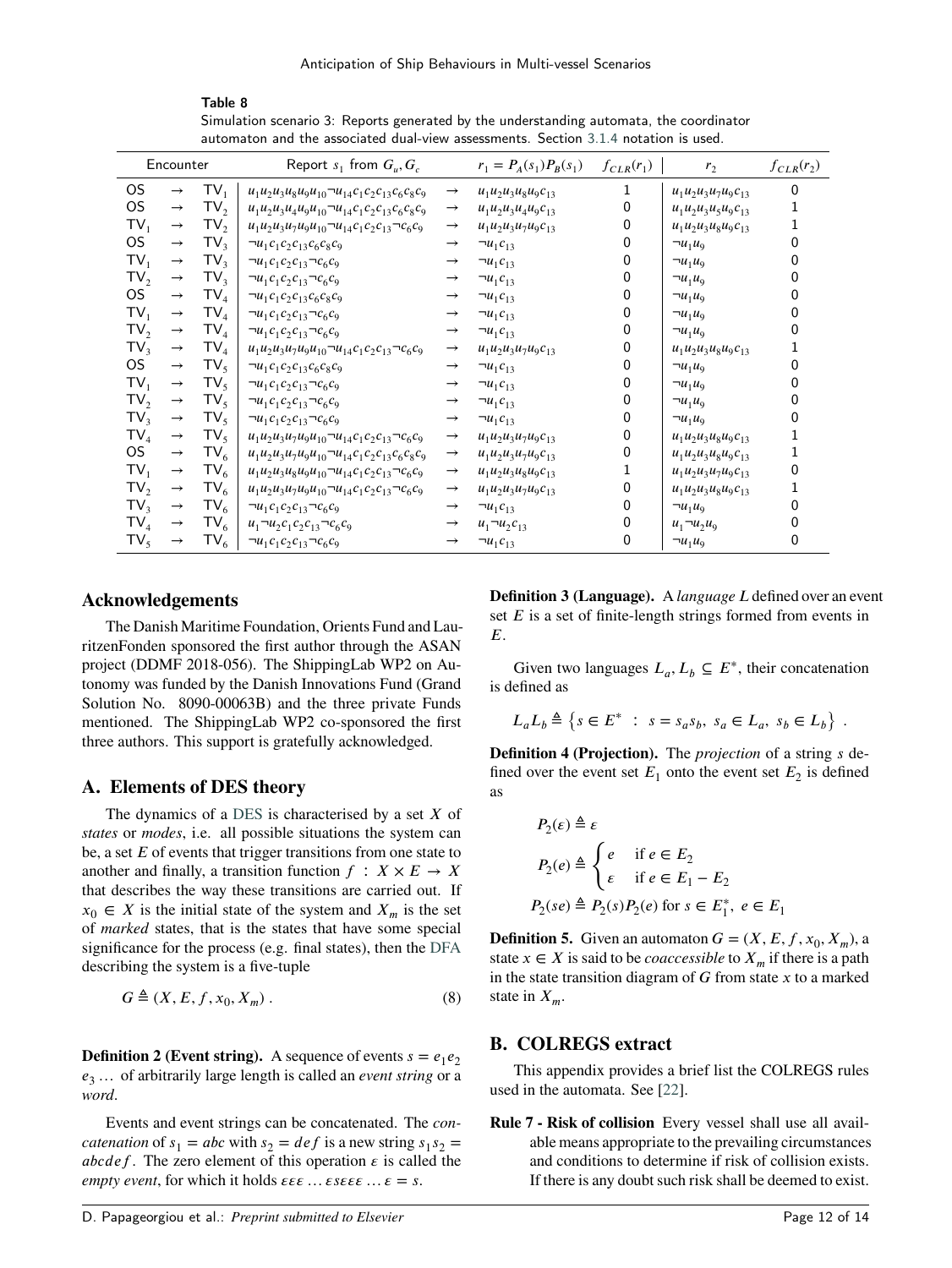- **Rule 9 Crossing channel or fairway** Any vessel is forbidden to cross a narrow channel or fairway if such crossing impedes the passage of a vessel which can safely navigate only within such channel or fairway.
- **Rule 13 Overtaking** Any vessel overtaking any other shall keep out of the way of the vessel being overtaken. A vessel shall be deemed to be overtaking when coming up with another vessel from a direction more than 22.5 degrees abaft her beam.
- **Rule 14 Head-on situation** When two power-driven vessels are meeting on nearly reciprocal courses so as to involve risk for collision, then alter course to starboard so that each pass on the port side of each other.
- **Rule 15 Crossing situation** When two power-driven vessels are crossing so as to involve risk of collision, the vessel which has the other on her own starboard side shall keep out of the way and shall, if the circumstances of the case admit, avoid crossing ahead of the other vessel.
- **Rule 16 Actions by give-way vessel** Take early and substantial action to keep well clear.
- **Rule 17 Actions by stand-on vessel** Keep course and speed (be predictable) if possible. If it is necessary to take action, then the ship should try to avoid altering course to port for a vessel on her own port side.

## **References**

- <span id="page-12-0"></span>[1] C. Chauvin, S. Lardjane, G. Morel, J.-P. Clostermann, and B. Langard, "Human and organisational factors in maritime accidents: Analysis of collisions at sea using the hfacs," *Accident Analysis and Prevention*, vol. 59, pp. 26–37, 2013, 99.
- <span id="page-12-1"></span>[2] EMSA, "Annual Overview of Marine Casualties and Incidents 2014," EMSA, Tech. Rep., 2019.
- <span id="page-12-2"></span>[3] J. V. Earthy and M. Lützhöft, "Autonomous ships, ICT and safety management," *Managing Maritime Safety*, pp. 141–165, 2018.
- <span id="page-12-3"></span>[4] P. Agrawal and J. Dolan, "Colregs-compliant target following for an unmanned surface vehicle in dynamic environments," vol. 2015- December, 2015, pp. 1065–1070.
- <span id="page-12-4"></span>[5] A. Rasouli, I. Kotseruba, and J. Tsotsos, "Pedestrian action anticipation using contextual feature fusion in stacked rnns," 2020.
- <span id="page-12-5"></span>[6] A. Benterki, M. Boukhnifer, V. Judalet, and C. Maaoui, "Artificial intelligence for vehicle behavior anticipation: Hybrid approach based on maneuver classification and trajectory prediction," *IEEE Access*, vol. 8, pp. 56 992–57 002, 2020.
- <span id="page-12-6"></span>[7] W. Ding and S. Shen, "Online vehicle trajectory prediction using policy anticipation network and optimization-based context reasoning," vol. 2019-May, 2019, pp. 9610–9616.
- <span id="page-12-7"></span>[8] J. Talamino and A. Sanfeliu, "Anticipatory kinodynamic motion planner for computing the best path and velocity trajectory in autonomous driving," *Robotics and Autonomous Systems*, vol. 114, pp. 93–105, 2019.
- <span id="page-12-8"></span>[9] A. Terwilliger, G. Brazil, and X. Liu, "Recurrent flow-guided semantic forecasting," 2019, pp. 1703–1712.
- <span id="page-12-9"></span>[10] A. Bennajeh, S. Bechikh, L. Ben Said, and S. Aknine, "Anticipation model based on a modified fuzzy logic approach," *IET Intelligent Transport Systems*, vol. 13, no. 2, pp. 260–268, 2019.
- <span id="page-12-10"></span>[11] N. Wan, C. Zhang, and A. Vahidi, "Probabilistic anticipation and control in autonomous car following," *IEEE Transactions on Control Systems Technology*, vol. 27, no. 1, pp. 30–38, 2019.
- <span id="page-12-11"></span>[12] R. Ghandour, A. Victorino, A. Charara, and D. Lechner, "Risk indicators anticipation based on the vehicle dynamics anticipation to avoid accidents," 2012, pp. 93–98.
- <span id="page-12-12"></span>[13] F. Da Cunha, A. Victorino, R. Ghandour, and A. Charara, "Vehicle dynamics prediction based on state observers entries anticipation," vol. 44, no. 1 PART 1, 2011, pp. 2260–2265.
- <span id="page-12-13"></span>[14] O. Styles, A. Ross, and V. Sanchez, "Forecasting pedestrian trajectory with machine-annotated training data," vol. 2019-June, 2019, pp. 716–721.
- <span id="page-12-14"></span>[15] B. Murray and L. P. Perera, "A data-driven approach to vessel trajectory prediction for safe autonomous ship operations," in *2018 Thirteenth International Conference on Digital Information Management (ICDIM)*. IEEE, sep 2018.<br>[16] —, "An ais-based multiple
- <span id="page-12-15"></span> $-$ , "An ais-based multiple trajectory prediction approach for collision avoidance in future vessels," vol. 7B-2019, 2019.
- <span id="page-12-16"></span>[17] ——, "A dual linear autoencoder approach for vessel trajectory prediction using historical ais data," *Ocean Engineering*, vol. 209, 2020.
- <span id="page-12-17"></span>[18] S. Li, J. Liu, and R. Negenborn, "Distributed coordination for collision avoidance of multiple ships considering ship maneuverability," *Ocean Engineering*, vol. 181, pp. 212–226, 2019.
- <span id="page-12-18"></span>[19] P. Last, M. Hering-Bertram, and L. Linsen, "Interactive history-based vessel movement prediction," *IEEE Intelligent Systems*, vol. 34, no. 6, pp. 3–13, 2019.
- <span id="page-12-19"></span>[20] P. Dijt and P. Mettes, "Trajectory prediction network for future anticipation of ships," 2020, pp. 73–81.
- <span id="page-12-20"></span>[21] T. Li, J. Prieto, and J. Corchado, "Fitting for smoothing: A methodology for continuous-time target track estimation," 2016.
- <span id="page-12-21"></span>[22] IMO, "*Convention on the International Regulations for Preventing Collisions at Sea, 1972 (COLREGs)*," 2021, [http://http://www.imo.](http://http://www.imo.org/en/About/Conventions/ListOfConventions/Pages/COLREG.aspx) [org/en/About/Conventions/ListOfConventions/Pages/COLREG.aspx](http://http://www.imo.org/en/About/Conventions/ListOfConventions/Pages/COLREG.aspx) [Accessed: October 19].
- <span id="page-12-22"></span>[23] D. Kufoalor, E. Wilthil, I. Hagen, E. Brekke, and T. Johansen, "Autonomous colregs-compliant decision making using maritime radar tracking and model predictive control," 2019, pp. 2536–2542.
- <span id="page-12-23"></span>[24] P. Svec, B. C. Shah, I. R. Bertaska, J. Alvarez, A. J. Sinisterra, K. Von Ellenrieder, M. Dhanak, and S. K. Gupta, "Dynamics-aware target following for an autonomous surface vehicle operating under colregs in civilian traffic," in *2013 IEEE/RSJ International Conference on Intelligent Robots and Systems*. IEEE, 2013, pp. 3871–3878.
- <span id="page-12-24"></span>[25] D. Papageorgiou, M. Blanke, M. Lützen, M. Bennedsen, J. Mogensen, and S. Hansen, "Parallel automaton representation of marine crafts' COLREGs-based manoeuvering behaviours," *IFAC-PapersOnLine*, vol. 52, no. 21, pp. 103–110, 2019.
- <span id="page-12-25"></span>[26] P. Hansen, D. Papageorgiou, M. Blanke, R. Galeazzi, M. Lûtzen, J. Mogensen, M. Bennedsen, and D. Hansen, "Colregs-based situation awareness for marine vessels - a discrete event systems approach," *IFAC-PapersOnLine*, vol. 53, no. 2, pp. 14 501–14 508, 2020, 21st IFAC World Congress.
- <span id="page-12-26"></span>[27] T. Wang, Q. Wu, J. Zhang, B. Wu, and Y. Wang, "Autonomous decision-making scheme for multi-ship collision avoidance with iterative observation and inference," *Ocean Engineering*, vol. 197, p. 106873, 2020.
- <span id="page-12-27"></span>[28] K. Dittmann, P. N. Hansen, D. Papageorgiou, S. Jensen, M. Lützen, and M. Blanke, "Autonomous Surface Vessel with Remote Human on the Loop: System Design for STCW Compliance," in *13th IFAC Conference on Control Applications in Marine Systems, Robotics, and Vehicles (CAMS)*. IFAC, 2021, accepted - To appear on Science Direct in IFACpapers OnLine.
- <span id="page-12-28"></span>[29] K. Dittmann, P. N. Hansen, D. Papageorgiou, and M. Blanke, "Autonomy for Ships: A Sovereign Agents Architecture for Reliability and Safety by Design," in *5th International Conference on Control and Fault-Tolerant Systems (SysTol)*. IEEE, 2021, accepted - To appear on IEEE Xplore.
- <span id="page-12-29"></span>[30] C. G. Cassandras and S. Lafortune, *Introduction to discrete event systems*. Springer US, 2008.